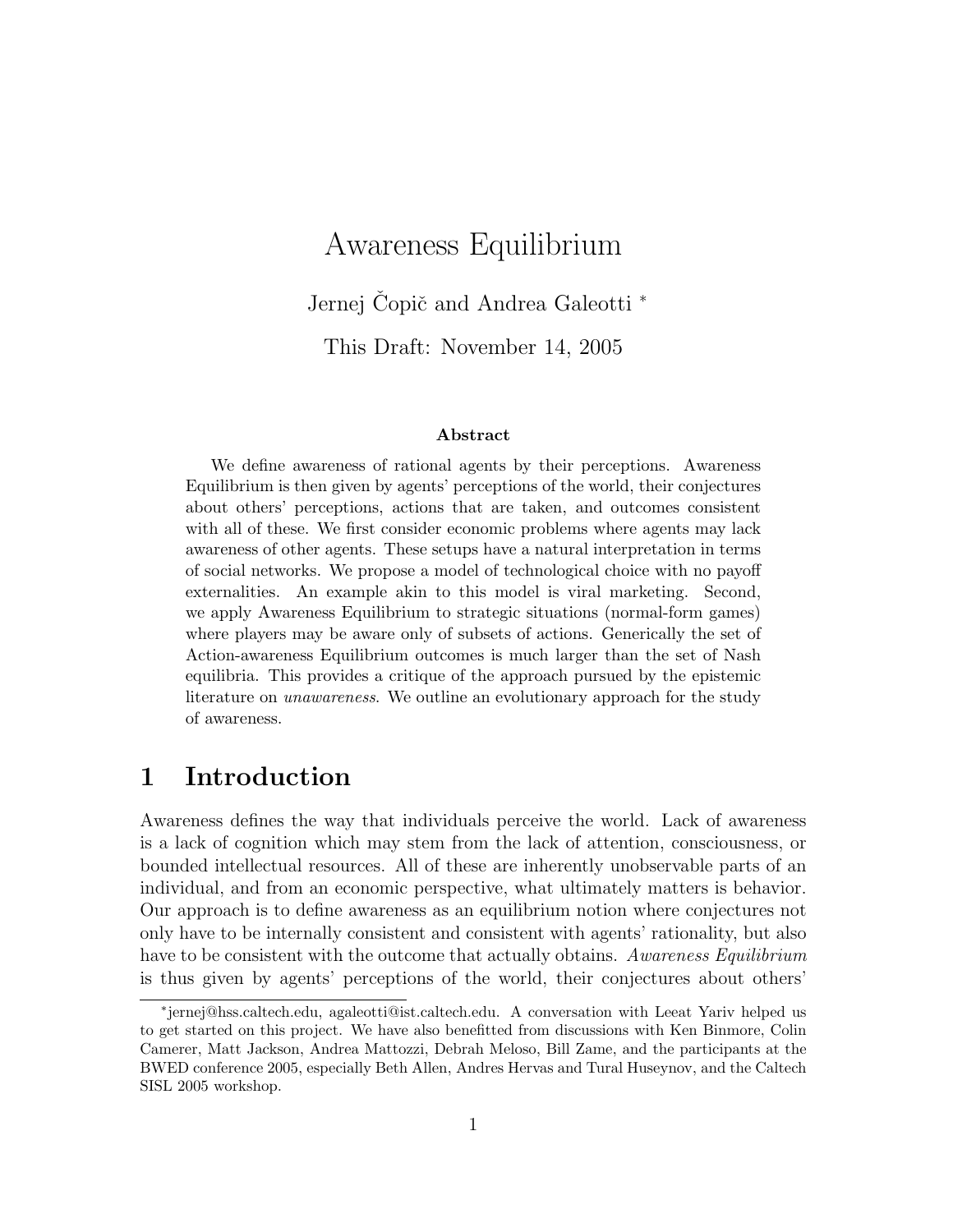perceptions, actions that are taken, and outcomes consistent with all of these. On the one hand, the outcome that obtains is revealing of the agents' awareness, and on the other hand there may be many awareness structures that are consistent with a particular outcome.

Consider a simple economic example where awareness matters. To illustrate how Awareness Equilibrium works we first give the outcome and the equilibrium as perceived by the agents, and then we give the whole situation as it would have been perceived by an omniscient outside observer. Two Slovenian tourists coincide for two nights in a hotel in New York City. When they meet the first evening they both decide to buy a digital camera the next day. They discuss the quality of various brands, and each recalls being recommended the specific Brand, by some perfectly random person he met that day. Each forms a conjecture that Brand is good, and the next day independently makes the purchase. When they meet again the second evening, they observe that the other has purchased the Brand as well. This outcome confirms their conjectures on the quality of Brand.

What actually happened is as follows. A random Italian tourist was standing at a traffic light. He asked a Slovenian to take a picture of him with Italian's own brand new Brand camera, after which the Italian excitedly showed and explained all the fantastic Brand's features. This being a perfectly usual random incident, none of the two Slovenians payed much attention to the specifics. They were not aware that the Italian tourist had been payed by Brand to stand on that corner and advertise. Everything that Slovenians observed and reasoned is consistent, given their lack of awareness. This marketing strategy is an example of viral marketing, a persuasive form of advertising that is used extensively.

In this example, even though Slovenians are perfectly rational and consistent thinkers, none of the two can within the model figure out the mistake that the information of the Italian is a random unbiased observation. The observed outcome along with such awareness and conjectures is an equilibrium, which we call Awareness Equilibrium.

In Section 2 we define awareness as an equilibrium concept as follows. Agents are rational but may be aware of only a part of their environment, and they make conjectures about awareness of others. Agents' conjectures are consistent so that if an agent is not aware of something he may not reason about it. Agents' pick their actions optimally, given their awareness and conjectures. Finally, when the outcome is realized each agent must see that outcome being consistent with his awareness, conjectures and rationality. Thus in Awareness Equilibrium, a person cannot become aware of new things. That is what an "equilibrium" entails; for if things must change, then it is not really an equilibrium. Importantly, Awareness Equilibrium ties unobservable perceptions to the observable outcome.

Such revealed awareness is conceptually the core of our approach and is consistent with other notions of equilibrium. Awareness Equilibrium is close to the equilibrium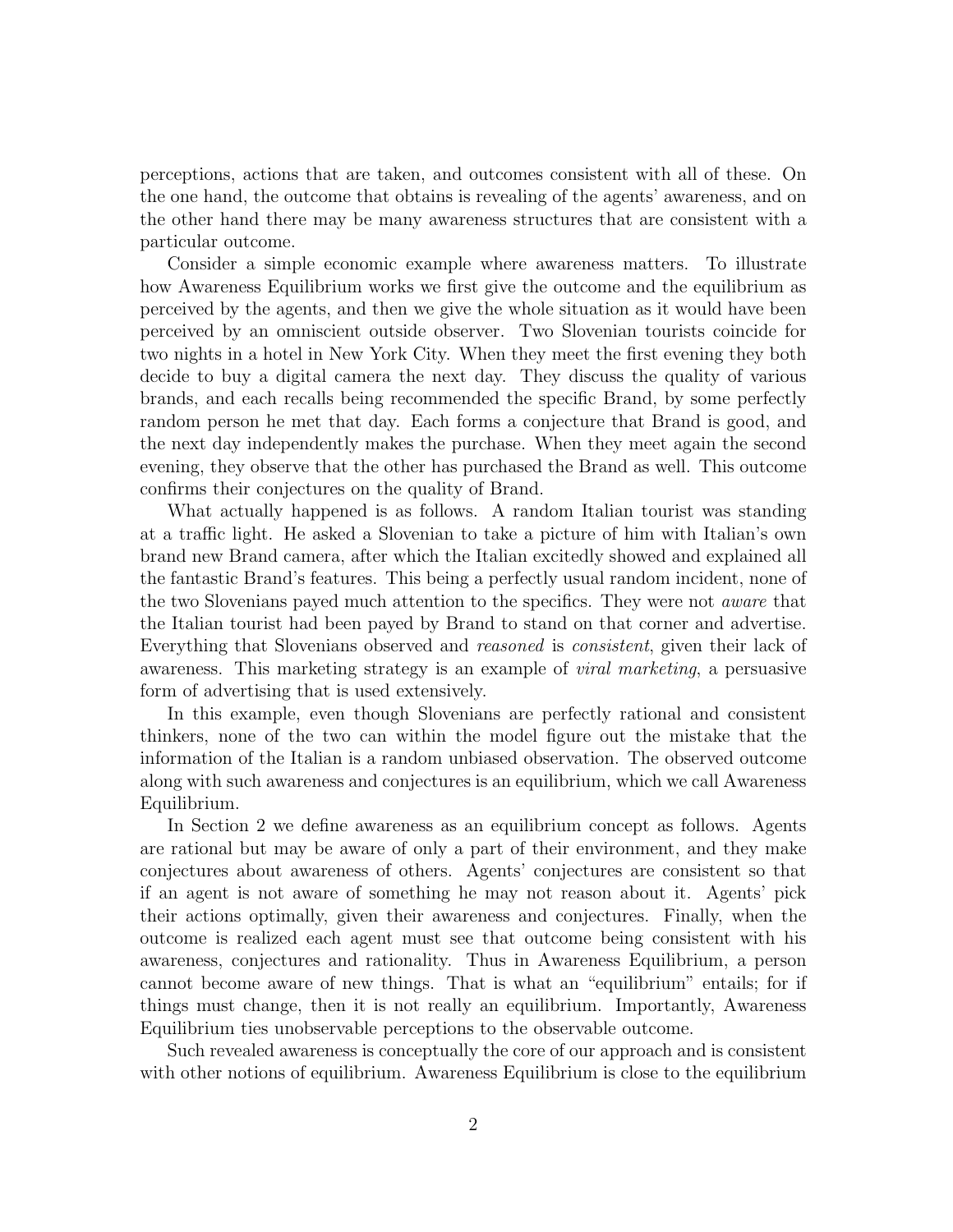models where off the equilibrium deviations are only conjectures but never actually observed (see Rubinstein and Wolinsky [1991], Fudenberg and Levine [1993], and Battigalli and Guaitolli [1998]). That is a very natural weakening of standard notions of equilibrium, and our Awareness Equilibrium weakens it further by not requiring that the model itself be common knowledge. The present notion entails complete rationality and bounded cognition, but it can easily be extended to account for bounded rationality as well.

In Section 3 we study economic problems where agents have limited awareness of others. We provide a formal mapping from awareness of agents, and conjectures thereof, to a collection of networks. We call this construction the *social network*. For example, the complete social network characterizes common knowledge of agents. Congruently with our approach we ask whether an observed outcome reveals the underlying social network. As an application, we provide a new model of choice of technology with no payoff externalities. There are two technologies, one probabilistic and the other deterministic. Agents sample the probabilistic technology. Each agent infers the quality of the probabilistic technology using his sample and the conjectured samples of others. Conjectures are about the awareness of others and about consistent mappings of their awareness and samples into their choices. Based on their inferences, agents choose technologies according to a rationalizability criterion. Agents observe choices of others and in equilibrium these choices have to be self-confirming with respect to agents' conjectures.

In the framework of Awareness Equilibrium the social network has an impact on technological choice. We show that there is a unique equilibrium where agents choose the deterministic technology regardless of their sample, even when that is inefficient. In that *misperception* equilibrium each agent incorrectly, albeit consistently, conjectures that the other agents are not aware of each other, but they are only aware of him. This causes the agents to effectively misperceive the correlation between the actions of the other two, and consequently over-rate the informational content of their actions, relative to own sample. Observing such outcome reveals the social network of misperception.

In Section 4 we apply the Awareness Equilibrium to normal-form games. There the set of players is common knowledge but they may be aware only of a part of the action set. We interpret the level of awareness of agents, i.e. how many actions they are aware of, as the agents' cognitive bound. The study of equilibrium outcomes for different levels of cognitive bounds provides a specific econometric method to measure awareness from observed outcomes. We demonstrate that generically the set of Action-awareness Equilibrium outcomes is a much larger superset of the set of Nash Equilibria. As the agents' cognitive bound increases, the former set shrinks towards the latter. Nevertheless, there do not exist restrictions on games which would make these two sets coincide for a given cognitive bound while allowing for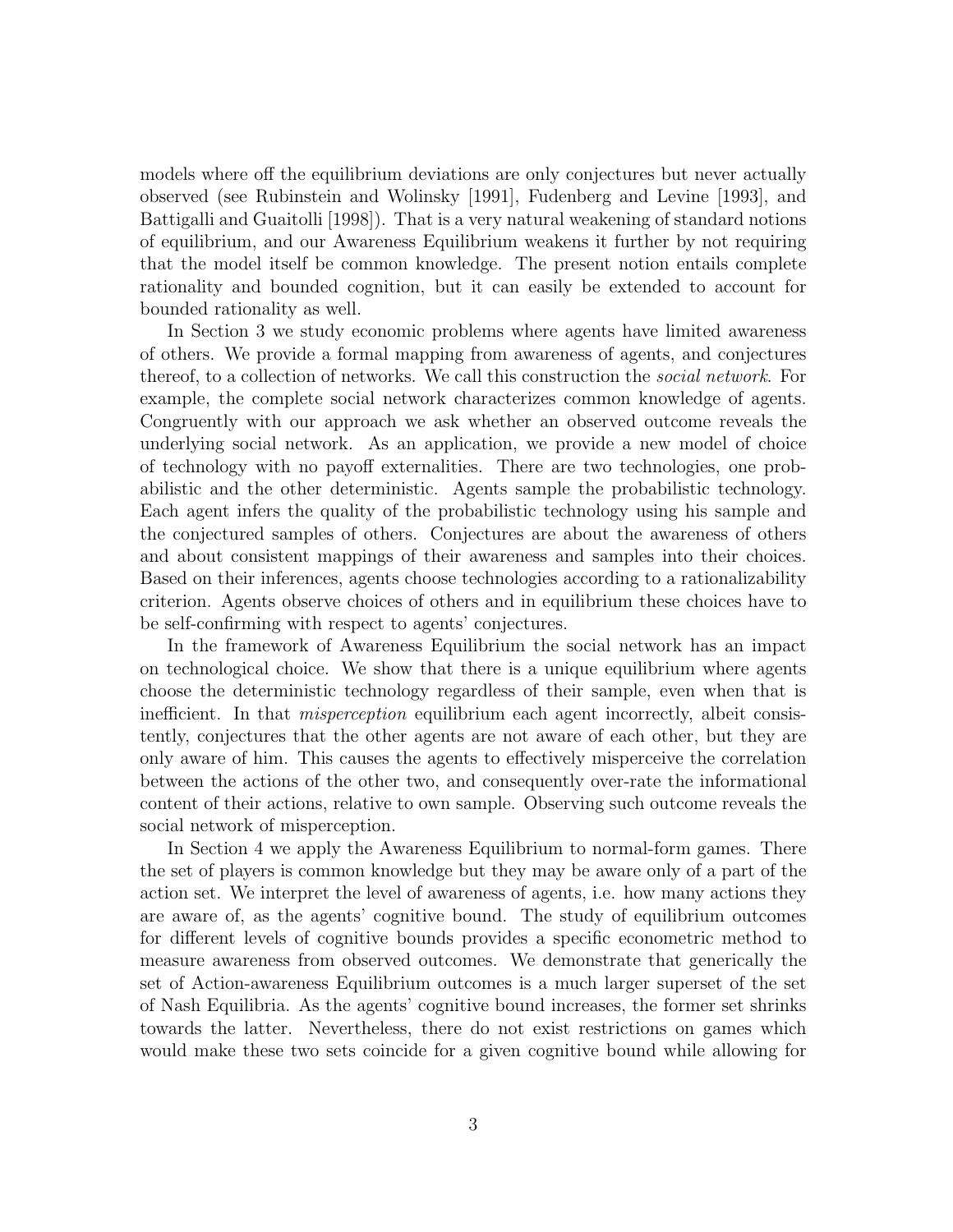the games to have an arbitrary size of action sets.<sup>1</sup>

These results provide a critique of the focus of the existing literature on epistemic foundations of unawareness. That literature provides axiomatic constructions of awareness and conjectures, e.g. Feinberg [2005], Heifetz et al [2004], Li [2004], Modica and Rustichini [1999], Dekkel et al [1998]. In applications, the literature focuses entirely on games and awareness of actions and it is always the case that awareness constructions are exogenously imposed on agents. In contrast with our equilibrium approach the literature does not require that observed outcomes must be consistent with awareness. Thus, Action-awareness Equilibrium outcomes always form a strict subset of outcomes under notions of Nash Equilibrium adapted to epistemic awareness structures proposed by the literature, when all admissible awareness constructions are allowed. <sup>2</sup> The critique is therefore two-fold. On one hand, the approach of the epistemic literature on unawareness is ad-hoc in the sense that awareness is imposed on agents exogenously. On the other hand, if awareness were not imposed exogenously, those notions of unawareness immediately lead to "everything goes" results, since consistency with observables is not required.

Finally, in Subsection 4.3 we outline a new research agenda for the study of awareness in an evolutionary framework. That is an evolutionary model of species with limited resources which Nature allocates among various facets of intelligence. One of these facets is the quantifiable cognitive bound of the species. The bounded cognition model of the Action-awareness Equilibrium is a pillar of that approach. In Section 5 we conclude.

### 2 Awareness Equilibrium

A problem is described by some universal set  $\mathcal{U} = \mathcal{U}_{ob} \cup \mathcal{U}_{con}$ . In  $\mathcal{U}_{ob}$  there are all the objective facts, for example the agents,  $N \subset \mathcal{U}_{ob}$ , their action sets  $A_n$ ,  $n \in N$ , exogenous facts,  $\mathbf{F}$ , etc. In  $\mathcal{U}_{con}$  there are conjectures that agents can make about the world around them, more precisely about subsets of  $\mathcal{U}$ . We define *awareness* as equilibrium notion. See Appendix A for a formal definition.

DEFINITION 1. Awareness Equilibrium (AE) is defined as follows.

AE1 Each agent  $n \in \mathbb{N}$  is *aware* only of a subset of the universal set,  $\emptyset \neq \mathcal{U}_n \subset \mathcal{U}$ . He makes conjectures about awareness of every agent he is aware of, and in

<sup>1</sup>Agents' cognitive bounds describe the limitation to their attention imposed by Nature, and should thus be fairly constant across different games. In particular, it doesn't make much sense to a priori assume that in a larger game, agents should have a much larger cognitive bound.

<sup>2</sup>Admissible awareness constructions are those that satisfy a given set of axioms. We discuss this in more depth in Subsection 4.2.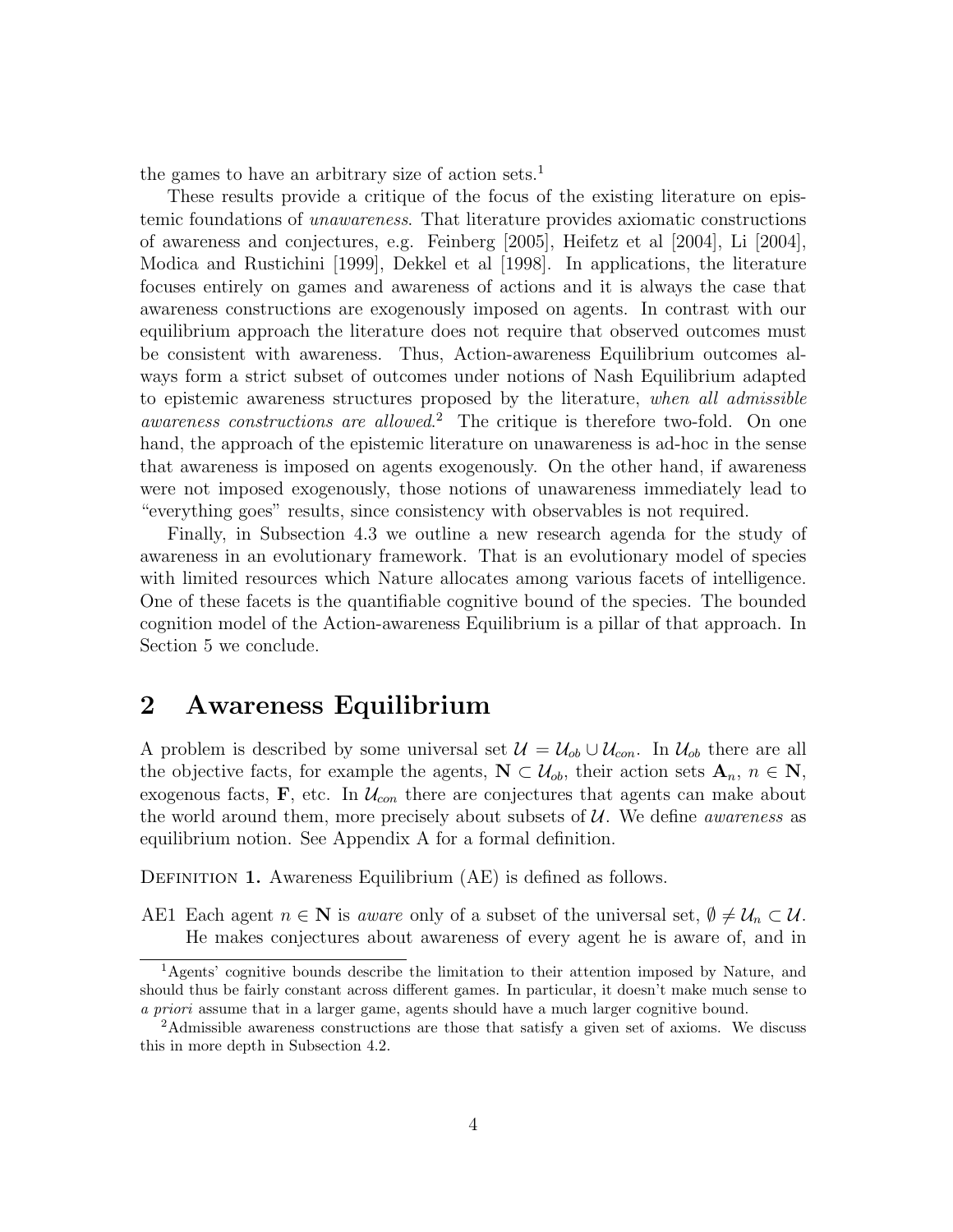general about an element of  $U$  if and only if he is aware of it. Each agent understands that this is how things are done.<sup>3</sup>

- AE2 Each agent's conjectures are consistent: for instance, if agent n conjectures that agent k is aware of  $\alpha \in \mathcal{U}$  then n has to be aware of  $\alpha$  and k (same at higher orders); if  $n$  is aware of himself then the conjecture about own awareness is correct (same at higher orders). Each agent understands that this is how things are done.
- AE3 Given  $\mathcal{U}_n$ , each agent n picks from his optimal actions in  $\mathcal{U}_n$ . Each agent understands that this is how things are done.
- AE4 Let  $o \in \mathcal{O}$  be the outcome corresponding to agents' choices of actions and let  $o_n$  be the restriction of o, observable to n given  $\mathcal{U}_n$ . Then  $o_n$  is consistent with n's conjectures and understanding.

The first three points describe how agents perceive and approach the world around them. More precisely, requirement AE1 says that agents do not need to be aware of the whole universe, and it describes what the agents are allowed to reason about. Specifically, agents are prohibited from reasoning about facts of which they are not aware, and that never reasoning about a fact is equivalent to not being aware of it. Also, an agent has to be aware of something, since otherwise he would in equilibrium have no impact on the economy so he would be irrelevant. Requirement AE2 says that agents have to make their conjectures consistently with the facts they are aware of, and if an agent is aware of himself then he is aware of his own conjectures. This applies to all orders of conjectures, so that for example, if an agent conjectures a specific conjecture of another agent, he must conjecture that the other agent is aware of his own conjecture. Requirement AE3 says that agents are rational in their choice of actions but limited by their awareness.

Requirement AE4 ties awareness to the outcome in a way consistent with the agents' reasoning. That is, if an outcome occurred, which was perceived to be inconsistent with agents awareness, conjectures, or rationality, then rational agents would figure out that something was wrong with their perception of the world. The mapping from actions into outcomes is most often the standard one. For instance, in a "game" an outcome is simply a vector of payoffs, arising from actions that are chosen. AE4 requires that only the part of the outcome observable to n under his awareness should be consistent with his awareness and conjectures. Thus, if in a "game" we assume that agent  $n$  only observes payoffs to agents he is aware of, then

<sup>3</sup>When an agent conjectures reasoning of another agent that he is aware of, he correctly conjectures that the reasoning of that other agent behaves according to the given axiom. Thus, this phrase is a common-knowledge-like restriction on higher order conjectures. We use the phrase because saying "This is common knowledge" could cause confusion - for example, it is not common knowledge to what set of agents the axiom applies.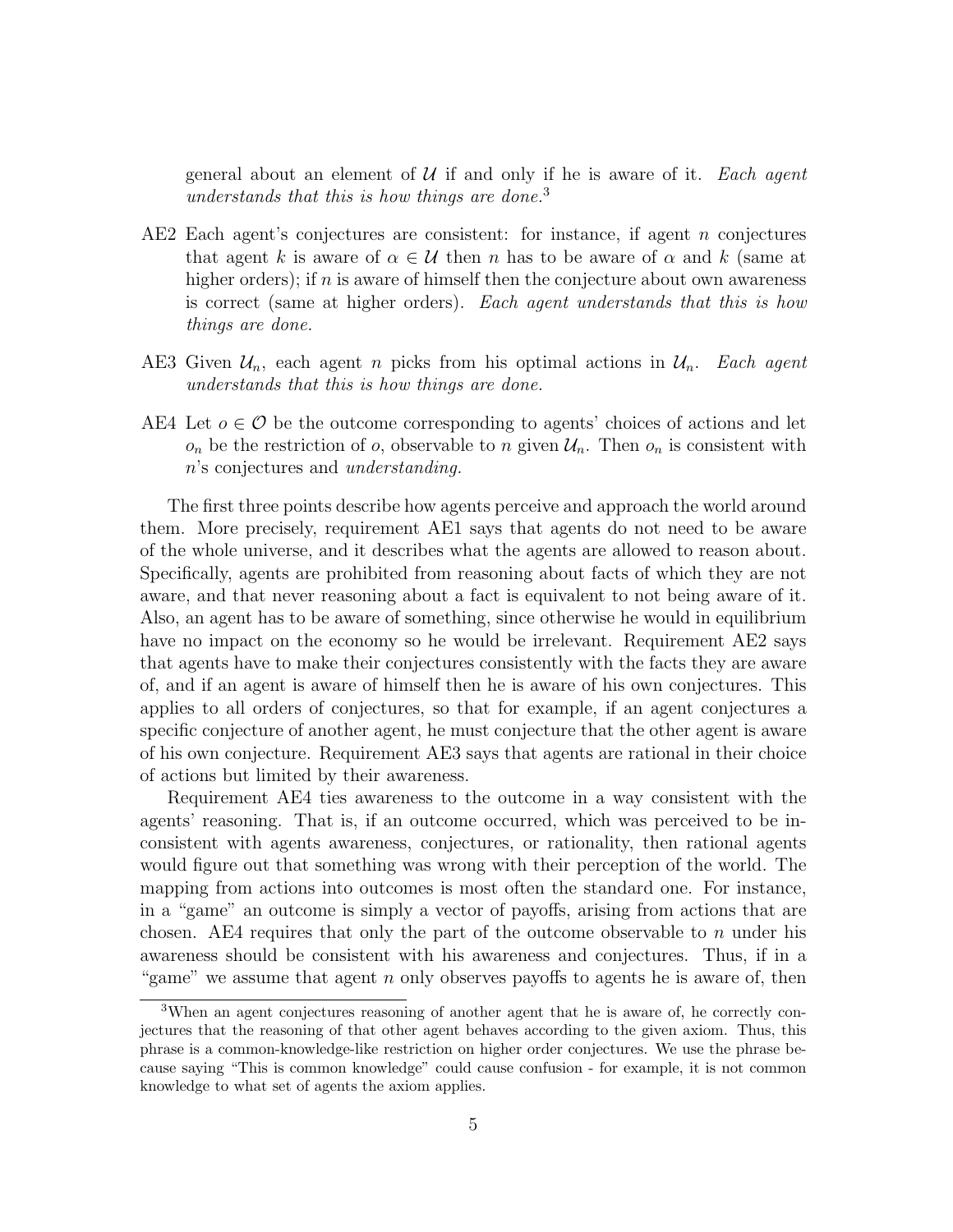from the point of view of n only the payoffs to those agents have to be in equilibrium consistent with n's conjectures and rationality.

Observe that we allow in principle (in terms of conjectures) for an agent to be aware only of elements of  $\mathcal{U}_{con}$ . However, in an AE, every agent has to be aware of some objective fact, as long as the outcome function is non-trivial. The following example illustrates this, and more generally, it illustrates how AE describes awareness.

EXAMPLE 1. This example addresses the following question: "Why is there something and not nothing?" The following is a simple setup addressing this question in our framework. There is one agent,  $N = \{1\}$  and  $\mathcal{U}_{ob} = N$ . The outcome function is defined as the mapping  $O: \{U\} \to \{0,1\}$ , where  $O(U) = 1 \iff U \neq \emptyset$ . In most situations it makes sense to assume that  $O \in \mathcal{U}_{ob}$ , but for the purpose of this example we assume that  $O \in \mathcal{U}_{con} \cap \mathcal{U}_1$ . Agent 1 can make conjectures. In particular, 1 can make the following three conjectures:

$$
C1 \equiv (\mathcal{U} \neq \emptyset), C2 \equiv (\mathcal{U}_{ob} = \emptyset), C3 \equiv (\mathcal{U} = \emptyset)
$$

Clearly, C3 cannot be a part of an AE, since it violates the consistency in AE2:  $C3 \in \mathcal{U}$ , hence C3 is not correct. Second, C2 can also not be a part of an AE. That is,  $C2$  does not violate AE1-AE3, but from the 1's perspective  $C2$  is inconsistent with the outcome (which is 1) since if there are conjectures somebody must be making them, but  $C2$  asserts that there is no one. Conjecture  $C1$  may form a part of an AE. Specifically,  $C1a \equiv [(\mathcal{U}_{ob} \neq \emptyset) and (\mathcal{U}_{con} \neq \emptyset)]$  can be a part of an AE. Our answer to the question is therefore that there is something because someone is asking the question, so that at the least there is someone and there is the question.

Some aspects of the problem, a subset of  $\mathcal{U}_{ob}$ , may be common knowledge. An easy way to incorporate this into our definition is as specific restrictions on conjectures. For example, in a two-agent strategic interaction it usually makes sense that the two players are aware of each other and that is common knowledge. We assume that utility functions over all outcomes are given, i.e.  $u_n$ :  $\mathcal{O} \to \mathbb{R}$ . Consistently with the equilibrium notion, agent i is only aware of the restriction of  $u_n$ :  $\mathcal{O}_n \to \mathbb{R}$ , where  $\mathcal{O}_n = \mathcal{U}_n \cap \mathcal{O}$  is the subset of outcomes that n is aware of. Similarly for n's conjectures about other agents' utility functions. We assume in all our examples that the mapping from actions and facts into outcomes is common knowledge (again, modulo awareness, as with utility functions). In any case, which aspects are common knowledge, and which are not, is a matter of the specific context.

The notion of awareness we propose simply is the equilibrium concept where awareness is invariably linked to the outcome. This is necessary if awareness is to be a useful concept, since awareness occurs in agents' minds and is therefore not something measurable *per se*. On one hand by observing an outcome, one can establish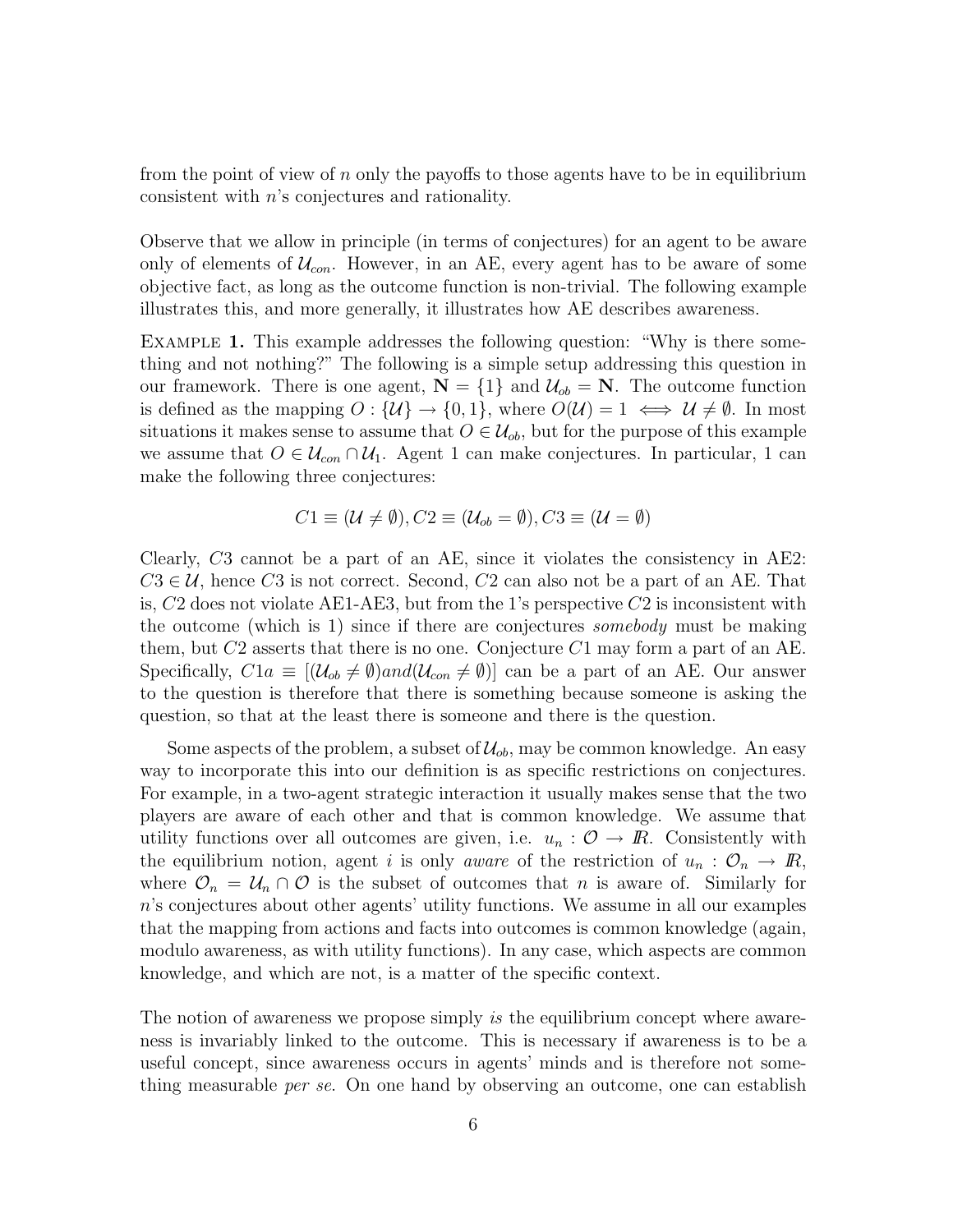the awareness that supports it as an AE. On the other hand, by asserting that agents must be aware of subsets of  $\mathcal{U}_{ob}$  with, for example, some specified cardinality, some outcomes can be ruled out. In the rest of this paper, we provide a few specific frameworks in which we apply the definition of Awareness Equilibrium.

### 3 Social-awareness Equilibrium

In this Section we consider situations where agents may not be fully aware of other agents. Throughout this Section we assume for convenience that each agent is aware of himself.

Congruent with our approach is the idea that by observing an outcome in a society we can infer something about the social awareness of the agents, which have a very natural interpretation in terms of network-like objects. In this spirit, we define the Social-awareness Equilibrium SAE. First, in Subsection 3.1., we interpret awareness and conjectures as a collection of networks, i.e. we provide a formal mapping from awareness to networks. In Subsection 3.2 we provide a specific definition of SAE, adapted to our example of R&D. There the agents' social awareness affects the choice of technology and may lead to very inefficient outcomes. We call this an example of "misperception".

### 3.1 Mapping Awareness to Networks

Each agent is aware of a subset of agents, and makes conjectures about awareness of others. We denote by  $\mathbf{N}^{(n)}$  the set of agents that n is aware of, and by  $\mathbf{N}^{(n,m)}$  the conjecture of  $n$  about  $m$ 's awareness and so on. Let

$$
CN_n = (\mathbf{N}^{(n)}, \mathbf{N}^{(n,m)}, \ldots).
$$

Now we interpret  $CN_n$  as a collection of networks. Let

$$
g^{(0)}: \times_{n\in\mathbf{N}} \mathbf{N}^{(n)} \to \{0,1\}^{|\mathbf{N}|^2},
$$

such that  $g_{n,m}^{(0)} = 1$  if and only if  $m \in \mathbb{N}^{(m)}$ . The *directed links* in  $g^{(0)}$  describe awareness. Let

$$
g^{(n)}: \times_{m\in\mathbf{N}^{(n)}} \mathbf{N}^{(n,m)} \rightarrow \{0,1\}^{|\mathbf{N}|^2},
$$

such that  $g_{m,l}^{(n)} = 1$  if and only if  $l \in \mathbb{N}^{(n,m)}$ ,  $\forall n \in \mathbb{N}$ . The directed links in  $g^{(n)}$  describe first order conjecture of awareness of agent  $n$ . In analogous fashion, we define the whole collection of networks,  $G = (g^{(0)}; g^{(n)}; g^{(n,m)}; g^{(n,m,l)}, \ldots), n, m, l, \ldots \in \mathbb{N}$ , which is a one-to-one representation of agents' awareness and awareness conjectures. That is, each such collection of networks represents a unique  $CN = (CN_n), n \in \mathbb{N}$  and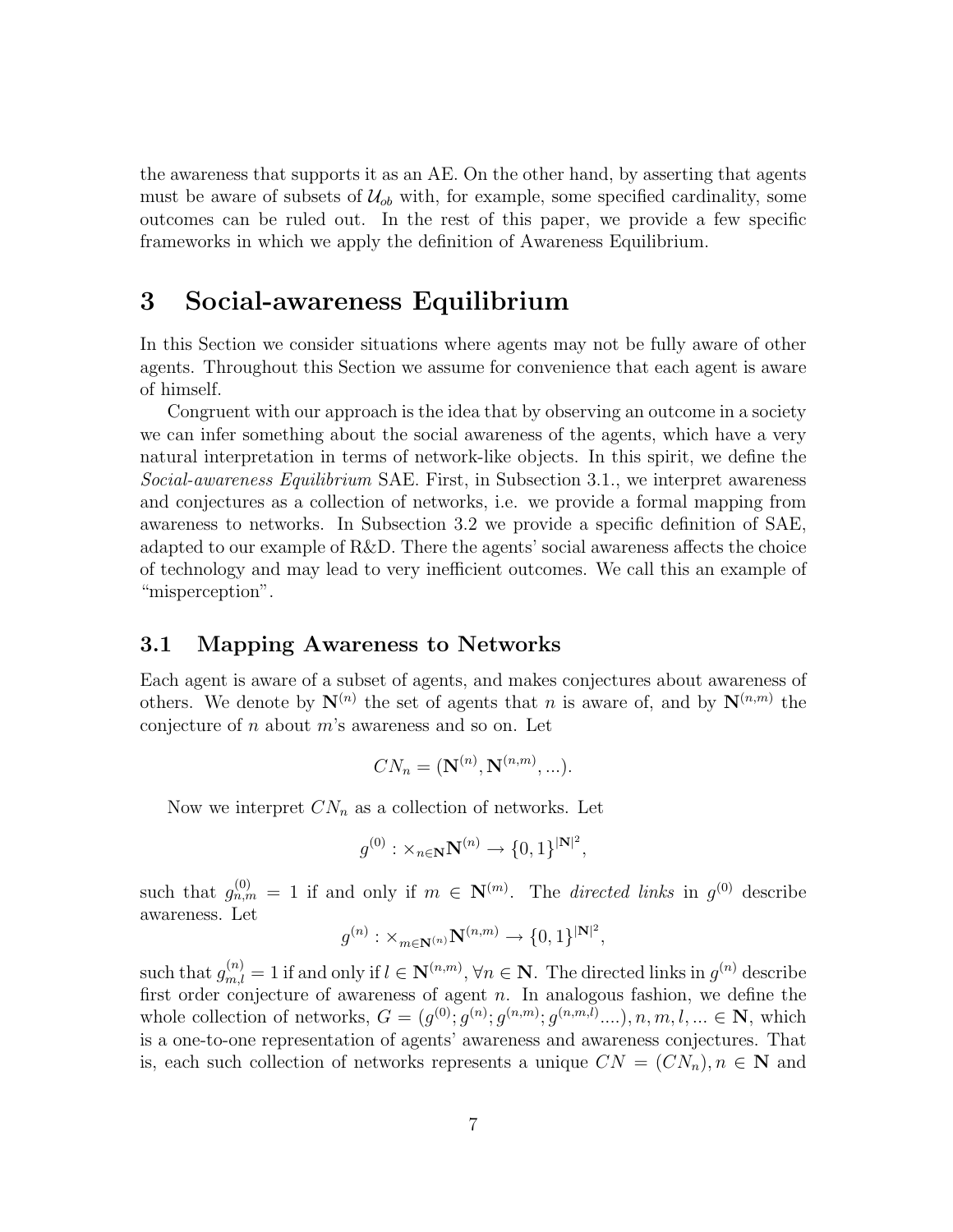conversely each  $CN$  has unique such representation  $G$ . We can call  $G$  the social network.

When  $g^{(n,m,l,...)}$  is a complete network (i.e.  $g^{(n,m,l,...)}$  maps onto  $\{1\}$ ) for all finite sequences  $(n, m, l, ...), n, m, l, ... \in \mathbb{N}$ , we call G the *complete social network*. The following remark is immediate, and it illustrates how the awareness of agents relaxes common knowledge.

REMARK 1. G is a complete social network if and only if the set of agents  $N$  is common knowledge.

There are *a-priori* no restrictions on G. However, AE imposes consistency restrictions on G, e.g. in every AE,  $n \in \mathbb{N}^{(n)}$  and  $\mathbb{N}^{(n,n)} = \mathbb{N}^{(n)}$ . Moreover, in an AE different consistent  $G$ 's will sustain different equilibrium outcomes. Thus, we can ask the question - Does an observed outcome reveal the underlying social network? With this, we turn to the example of technological choice.

### 3.2 Misperception and Technology Choice

In this subsection we study a model of choice of technology. In this model there are no payoff externalities, but the awareness and conjectures have an impact on AE outcomes. We define the SAE in terms of  $CN$ , which by above is equivalent to defining it in terms of  $G$ . We then interpret our results in terms of  $G$ .

There are 3 agents,  $N = \{1, 2, 3\}$ , choosing between two different technologies. The payoff from one technology is deterministic,  $\alpha$ , while the payoff to the other technology is probabilistic,  $\beta \in {\beta_L, \beta_H}$ , where  $\beta_L < \alpha < \beta_H$ . Let  $\nu$  be the true probability of  $\beta_H$ ,  $\nu \in (0, 1]$  but the agents have no knowledge or prior over  $\nu$ . There are no payoff externalities, and the agents are risk neutral. We will later further specify the relationship between  $\alpha, \beta_L, \beta_H$ .

Each agent samples one draw from  $\beta$ . We stress that our results does not depend on the fact that agents observe one sample of  $\beta$ ; what is important is that they observe a finite sample. We consider 1-sampling for analytical simplicity. It is also clear that our method can be applied to an arbitrary finite number of players, and that the results are then qualitatively the same.

The action set of each agent is  $A_n = A = {\alpha, \beta}$ ,  $n \in \mathbb{N}$ , and it is common knowledge that if  $m \in N^{(n)}$  then n is aware of the fact that  $A_m = A$ . Let  $\overline{\Omega}$  be the set of possible probability distributions of  $\beta$ , so that  $\Omega = [0,1]$ , and  $\nu \in \Omega$  is the true distribution. We define by  $\Omega_n$  as the set of possible samples that n can observe,  $\Omega_n = {\beta_L, \beta_H} = \Omega$ . We can think of  $\Omega$  as the set of possible signals that each agent can obtain. We assume that if n is aware of m then he is also completely aware that  $\Omega_m = \Omega$ .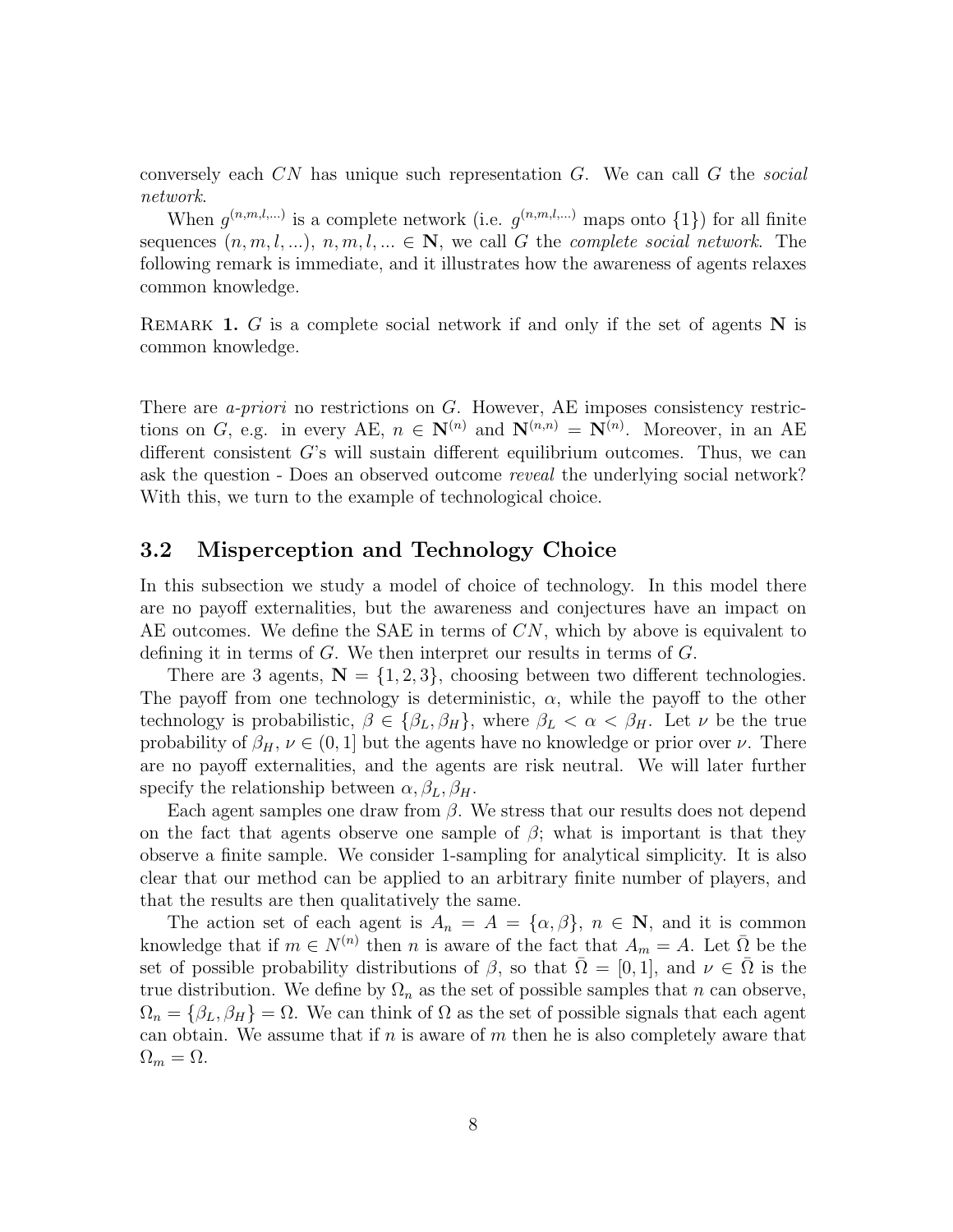Agents make conjectures about samples of others, and then compute the frequency of each outcome from the sample. Consider a first order sample conjecture: agent n observes  $\hat{\omega}_n \in \Omega$  and conjectures a set of possible samples given his observation. Let  $W^{(n)}$  be this set of possible samples (consistency will in equilibrium require that  $\omega_n = \hat{\omega}_n$ , for each  $\omega \in W^{(n)}$ ). Agent *n* also conjectures the set of sample conjectures of agent m,  $W^{(n,m)}$ , for  $m \in \mathbb{N}$  (consistency will in equilibrium require that conjectures are only made for  $m \in \mathbb{N}^{(n)}$ , and so on for the higher order conjectures. Define the sample conjecture of agent  $n$ ,

$$
CW_n = (W^{(n)}, W^{(n,m)}, \ldots).
$$

Let  $\mathcal{U}_c = \{CN_n, CW_n \mid n \in \mathbf{N}\}.$ 

For each  $\omega \in W^{(n)}$ , each agent  $n \in \mathbb{N}$  computes the maximum-likelihood estimate of  $\nu$ ,

$$
\nu_{ML}(\omega)=\frac{\sum_{m\in \mathbf{N}^{(n)}}\mathbf{1}_{\{\omega_m=\beta_H\}}}{|\mathbf{N}^{(n)}|},
$$

where 1 denotes the indicator function. It is common knowledge that agents make such estimates, so that second order sample conjectures of agent  $n$  imply maximumlikelihood estimates by other agents in his awareness, and so on at higher orders. Based on  $\nu_{ML}(\omega)$ , agent *n* rationalizes a technology. In particular, let  $a^*(\nu_{ML}(\omega))$ be the optimal action given the estimated frequency of  $\beta_H$ , and a technology a is rationalizable for *n* if there exists a  $\omega \in W^{(n)}$  such that  $a = a^* (\nu_{ML}(\omega))$ . Let  $S_n$ be the set of rationalizable technologies of agent  $n$ . The equilibrium "outcome" is now the profile  $S = (S_1, S_2, S_3)$  of sets of rationalizable technologies, where  $S_n$  is a mapping from  $n$ 's conjectures and sample into subsets of  $A$ . Note that if there were full awareness in this model, the notion of equilibrium would have to be weak, e.g. rationalizability. The reason is that the finite sampling doesn't allow for a stronger equilibrium notion, for example one closer to a mixed-strategy Nash equilibrium.

We now define the appropriate notion of AE which corresponds to the case where only sets  $S_n$  are verifiable ex post but not the actual samples.

DEFINITION 2. The Social Awareness Equilibrium (SAE) is defined as follows.

SAE1  $n \in \mathbf{N}^{(n)} \subset \mathbf{N}, \forall n \in \mathbf{N}.$ 

SAE2N  $\mathbf{N}^{(n,m)} \subset \mathbf{N}^{(n)}$ ,  $\mathbf{N}^{(n,m,l)} \subset \mathbf{N}^{(n,m)}$ , and so on,  $\forall n,m,l \in \mathbf{N}$ ,  $n \neq m$ .

- SAE2W (a)  $W^{(n,m)}$  is a component of  $CW_n$  if and only if  $m \in \mathbb{N}^{(n)}$  (similarly at higher orders), (b)  $\bar{\omega} \in W^{(n)} \Rightarrow \bar{\omega}_n = \hat{\omega}_n$ ,
	- $(c) \bar{\omega} \in W^{(n)} \iff \exists \bar{\bar{\omega}} \in W^{(n,m)} \text{ s.t. } \bar{\bar{\omega}}_m = \bar{\omega}_m.$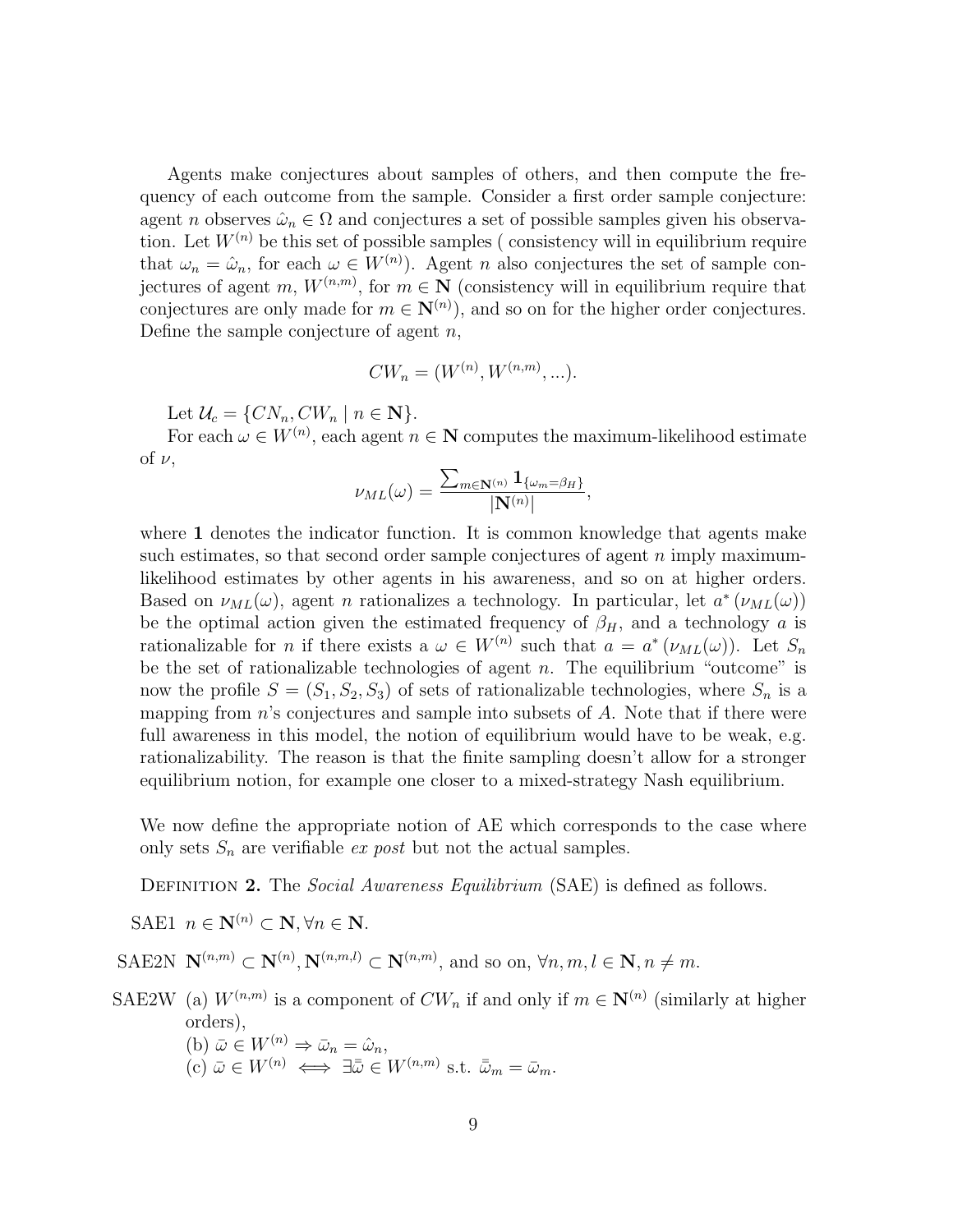- SAE3  $\omega^{(n)} \in W^{(n)} \iff a^*[\nu_{ML}(\omega^{(n)}] \in S_n^* \text{ and } \exists \omega' \in W^{(n)} \text{ s.t. } Pr_{\nu_{ML}(\omega')}(\omega) > 0 \text{ and }$  $Pr_{\nu_{ML}(\omega')}(\omega \mid S^*, CN_n, CW_n) > 0$ , and similarly for higher order conjectures.
- SAE4 There exists an  $S^* = (S_1^*(\hat{\omega}_1; CN_1, CW_1), S_2^*(\hat{\omega}_2; CN_2, CW_2), S_3^*(\hat{\omega}_3; CN_3, CW_3))$ consistent with the conjectures,  $\forall \hat{\omega} = (\hat{\omega}_1, \hat{\omega}_2, \hat{\omega}_3)$  with a positive probability for given  $\nu$ .

The SAE is a more complicated version of AE, adapted to the present model. Note that the complication does not come from awareness alone, but rather from the interplay between awareness and the inference of samples of others from the set of their rationalizable actions. SAE1 is awareness of other agents. SAE2N is the consistency of conjectures on agents' awareness of other agents. Similarly, SAE2W imposes consistency on sample conjectures given the awareness on the agents and given the observed sample. Part (a) imposes that conjectures about others' samples be consistent with awareness and conjectures about agents. Part (b) imposes that the agent's own sample observation is consistent with his sample conjectures. Part (c) imposes the consistency of sample conjectures at higher orders.

SAE3 requires that the set of samples be consistent with inference and that it be consistent with the rationalizability. That is, suppose that an agent conjectures a sample, and infers  $\nu_{ML}$  from that sample. Then such  $\nu_{ML}$  also implies what other samples are possible as well. Those other samples also have to be considered as valid conjectures unless they are inconsistent with the conjectured awareness of agents and observed actions. In other words, SAE3 requires consistency of conjectured samples with the way samples are generated and with other conjectures. The rest of SAE3 is simply a definition of rationalizability. SAE4 defines the equilibrium outcome as in AE4.

The interpretation of this model is as follows. If both actions are rationalizable then there is some inefficiency in the society, but the efficient technology is being used as well. If only the efficient action is played, then the social outcome is fully efficient. If only the inefficient technology is used, then the social outcome is maximally inefficient. If each agent were alone, or only aware of himself, then this would simply be a decision problem where the agent decides what technology to use on the basis of the observed frequencies in his experiment. When agents are aware of other agents as well, then their inference is also affected by the choices of others as those choices signal the observed frequencies of their experimentation. In this setting we can study whether it can be in equilibrium that the agents misperceive the awareness of others, and the impact on equilibrium outcomes, which ties back to our story of an Italian and two Slovenes in NYC. In the first two parts of this Subsection, we study SAE. We then return to the network interpretation, and we show that there are outcomes that fully reveal the shape of G.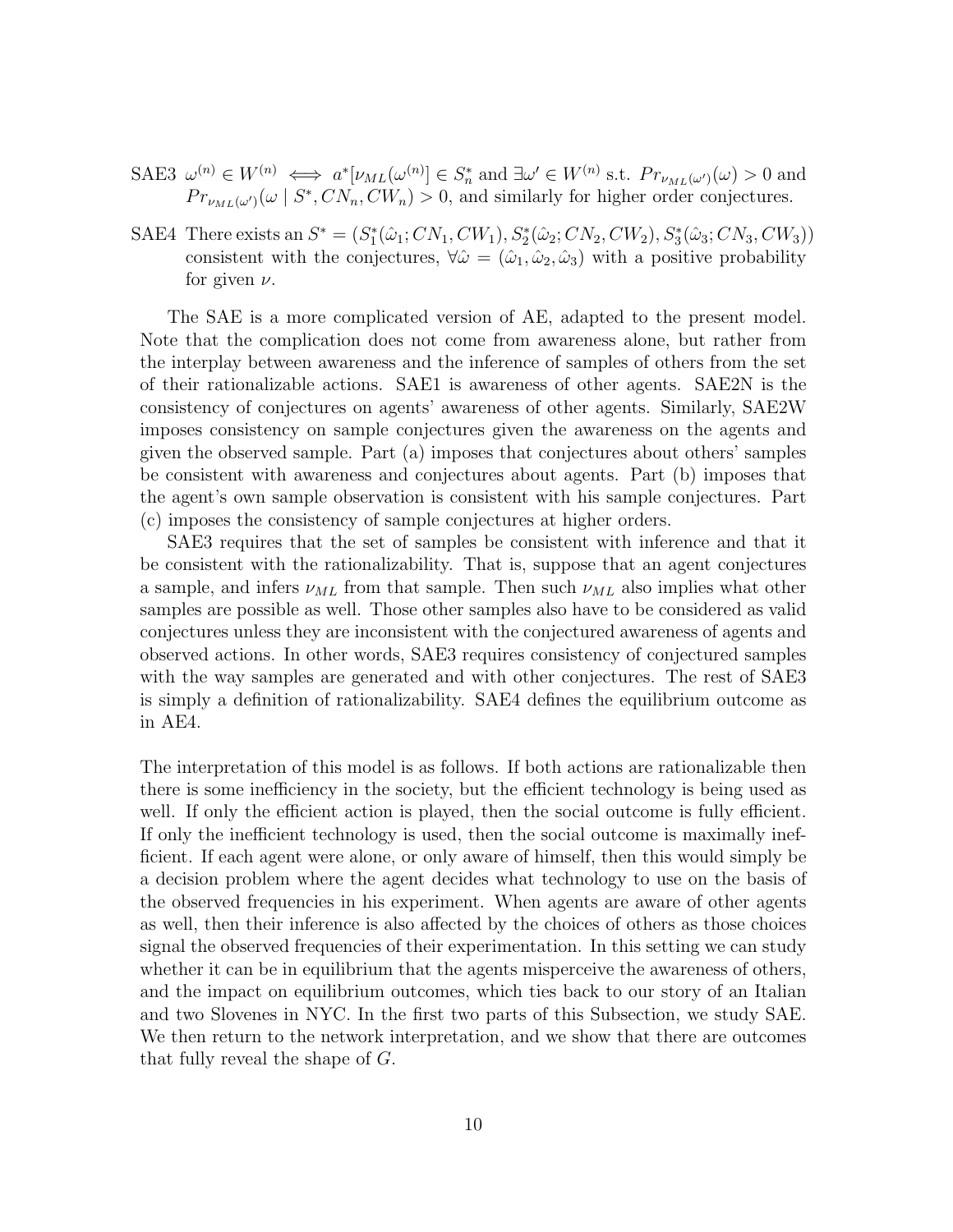Trivial Awareness and Correct Awareness. We start by considering the simplest case, where no agent is aware of any other agent. This is equivalent to the case where  $N = \{1\}$ . Note that in this case all the relevant conjectures from the definition of SAE are trivial, so we omit them from the arguments of  $S^*$ .

PROPOSITION 1. If  $N = \{1\}$  then the unique SAE outcome is the one where  $S_1^*(\beta_H) = {\beta}$  and  $S_1^*(\beta_L) = {\alpha}$ 

Proof. The proof is very simple, since the "conjectured" sample now really consists of only the single draw of  $\beta$  observed by the agent. Thus, all the inference is made on the basis of that observation, and the characterization of equilibrium is then obvious.  $\Box$ 

While the case of  $N = \{1\}$  is somewhat trivial, it is an important case as a calibration of the model. It is a case of a simple decision problem, and the agent makes precisely the same inference as in a normal statistical setup.

Next we turn to the SAE where we indeed have 3 agents, each agent is aware of all the other agents and their awareness conjectures are correct. Thus, we are speaking of the case when  $G$  is a complete social network. From now on we assume that

$$
\frac{1}{2}(\beta_L + \beta_H) > \alpha \text{ and } \frac{1}{3}(2\beta_L + \beta_H) < \alpha \tag{1}
$$

**PROPOSITION 2.** If  $\nu \in (0,1)$  there exists a unique SAE such that G is a complete social network. In this equilibrium,  $S_n^*(\hat{\omega}_n) = {\alpha, \beta}, \forall n \in \mathbb{N}, \hat{\omega} \in {\beta_L, \beta_H}.$ Conversely, this outcome can only be supported if G is a Complete social network.

If  $\nu = 1$  then there additionally exists such SAE (in terms of G), where  $S_n^*(\beta_H) =$  $\{\beta\}, \forall n \in \mathbf{N}.$ 

*Proof.* Let  $\nu \in (0,1]$ . We first show that  $S_n^*(\hat{\omega}_n; CW_n) = {\alpha}$ ,  $\forall \hat{\omega}_n, \forall n$  cannot be sustained.

It is enough to consider the mapping  $S^*$  for the case when  $\hat{\omega} = (\beta_H, \beta_H, \beta_H)$ , and suppose  $S_1^*(\beta_H) = {\alpha}$ . We show that this is impossible.

Consider the first-order sample conjecture  $\omega^{(1)} \in W^{(1)}$  that supports such an SAE. By (1) and SAE3, it has to be that  $\omega^{(1)} = (\beta_H, \beta_L, \beta_L)$ . Thus,  $\nu_{ML}(\omega^{(1)}) = \frac{1}{3}$ , which implies that also all the other samples consistent with  $\hat{\omega_1} = \beta_H$  should be in  $W^{(1)}$ . Unless, of course, they can be ruled out, i.e.  $Pr_{\nu_{ML}(\omega^{(1)})}(\tilde{\omega}^{(1)} \mid CW_1) = 0, \forall \tilde{\omega}^{(1)} \neq 0$  $\omega_1$ . However, in order to rule out the sample  $\tilde{\omega}^{(1)} = (\beta_H, \beta_H, \beta_L)$ , agent 1 has to conjecture that the only possible way for 2 to play  $S_2^* = {\alpha}$ , under every higher order conjecture that justifies this play is that  $\hat{\omega}_2 = \beta_L$ . Let's call such conjecture by 1  $\tilde{CW}_1$ . But now, clearly, one of the possible conjectures that sustain player 2 playing  $S_2^* = {\alpha}$  is precisely the conjecture analogous to  $\tilde{CW}_1$ , which does not rule out  $\hat{\omega}_2 = \beta_H$ , which is a contradiction. For  $\nu \in (0,1)$ ,  $S_n^*(\hat{\omega}_n; CW_n) = {\beta}, \forall \hat{\omega}_n, \forall n$ cannot be sustained, following similar logic as before.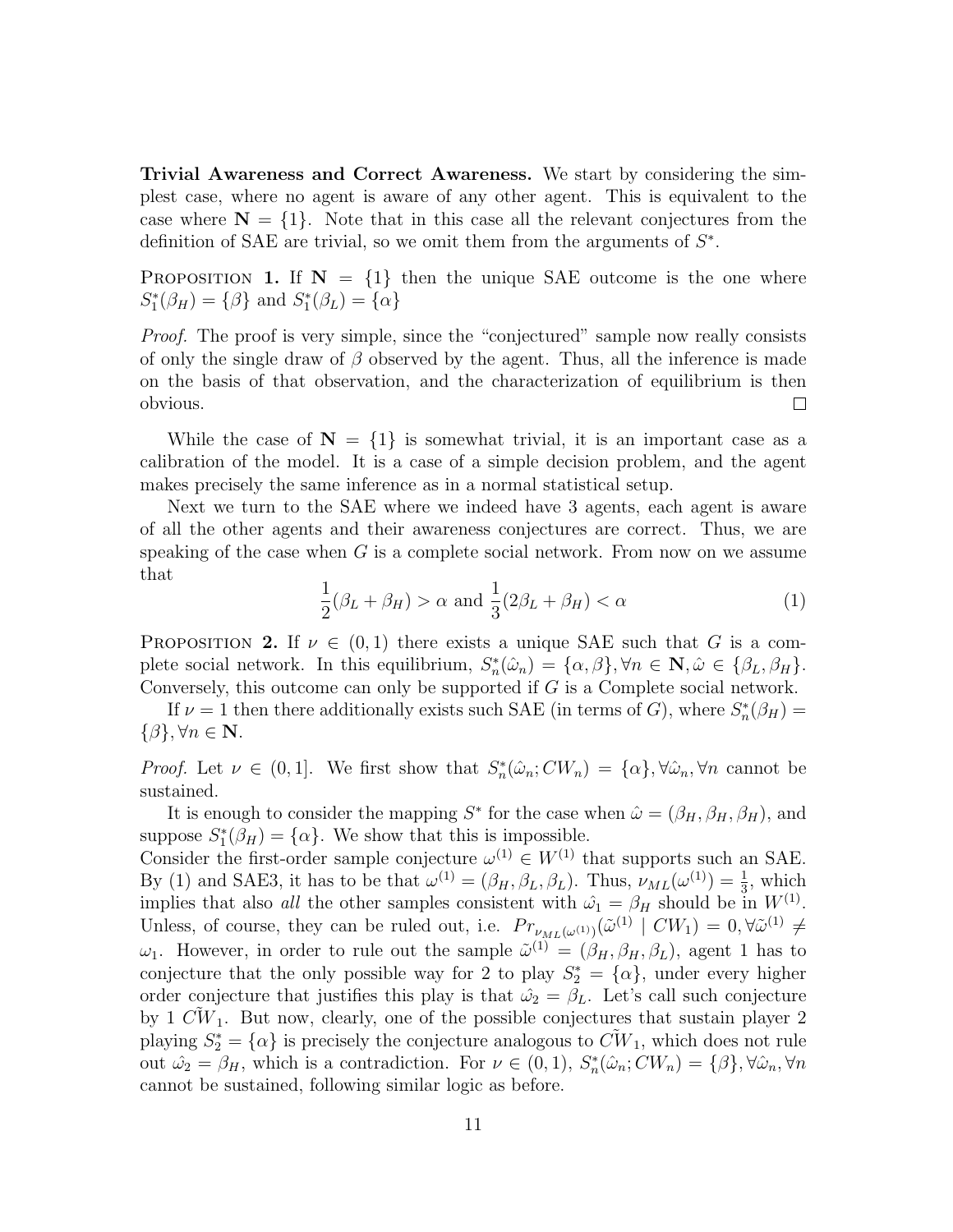It is also obvious that  $S_n^*(\beta_L; CW_n) \neq S_n^*(\beta_H; CW_n)$  cannot be sustained under such  $CN_n$ . The reason is that all samples have positive probability (so the SAE1-SAE4 have to hold everywhere on the sample space, conditional on the sample), so that if choices are informative of samples there always exist samples at which at least one of the choices should be in  $S_n^*$  but is not. Therefore, the only SAE candidate is the mapping  $S_n^*(\hat{\omega}_n) = {\alpha, \beta}, \forall n \in \mathbb{N}, \hat{\omega} \in {\beta_L, \beta_H}$ , which can in fact always be a part of an SAE. To see this observe that under such choices of technologies, one possible conjecture is that such choices are done independently of the sample observation, in which case all samples are possible, none can be ruled out, and hence both technologies have to be chosen.

For the converse, we need to check that under no other social network  $G$ , it is possible to obtain  $S_n^*(\hat{\omega}_n; ...) = {\alpha, \beta}$ . Notice that all possible G's can be reduced to finite ones. The reason is that higher-order conjectures from some order on are constant, and it is in fact irrelevant for the purpose of equilibrium outcome, at what order that happens. More precisely, if an outcome were equilibrium when a specific conjecture is made at a high order, this outcome would also be an equilibrium when that same conjecture is made at first order. Now we can already rule out many social networks.

First, every social network G where there exists an n such that  $g_{n,m}^{(n)} = 0, \forall m \neq n$ , can be ruled out by Proposition 1. Second, observe that every social network  $G$  where there is one agent *n* for whom  $\exists! m \neq n$  s.t.  $g_{n,m}^{(n)} = 1$ , can also be ruled out. The reason behind this that such agent  $n$  has to either make a conjecture that falls in the first case, or he has to make the conjecture that  $g_{m,n}^{(n,m)} = 1$  in which case he behaves as if the social network G were a complete network on  $\{m, n\}$ . It is immediate that (1) implies that then in SAE  $S_m^*(\beta_L) = S_n^*(\beta_L) = {\alpha}$ . Thus the only remaining social network to be considered is the *misperception* case of Proposition 3. But this case can also not be supported. The reason is that once agent  $n$  made the conjecture on awareness of the other two, i.e.  $g_{k,l}^{(n,m)} = 1 \iff \{k,l\} = 1$ , it is necessarily the case that the action of the other two agents will be "revealing" (albeit wrongly) of their samples. But then,  $S_n^*$  will have to consist of only one action under such G.

Finally, the mapping  $S_n^*(\beta_H) = {\beta}$ ,  $\forall n \in \mathbb{N}$  is a part of equilibrium mapping if and only if  $\nu = 1$ . The if part is easy to see since one sample conjecture that supports it is the correct one under which no other samples have to be considered (since  $\nu_{ML}(\beta_H, \beta_H, \beta_H) = 1$ . The only if part follows from above.  $\Box$ 

What is important is that when  $G$  is a complete social network, the *worse* equilibrium cannot arise. The reason can be found in the present proof: the complete social network implies that it is common knowledge that each agent always has to allow the same kind of conjectures that he is making for other agents to make. We emphasize that this moderately inefficient outcome fully reveals the social structure. Once we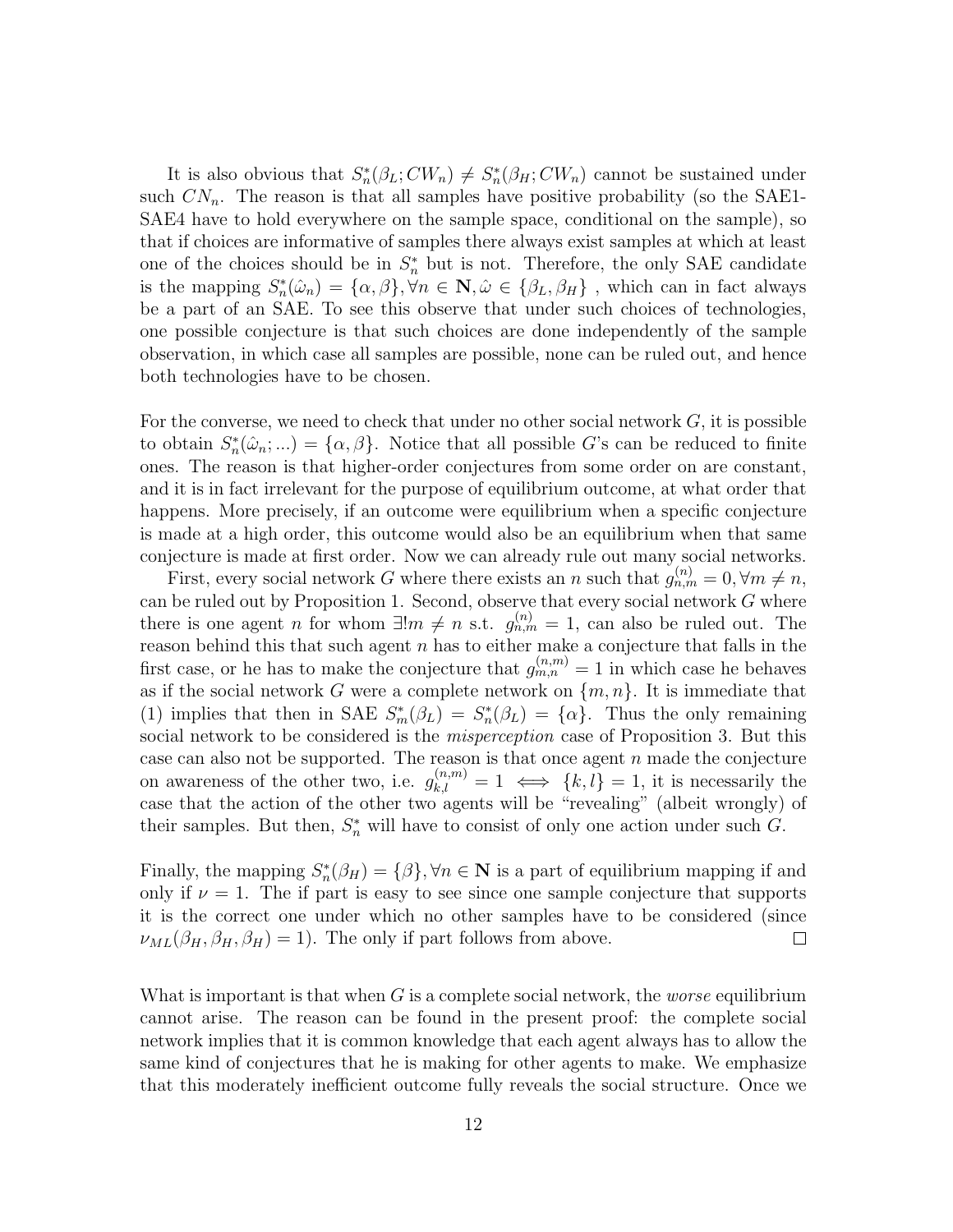move away from the complete social network, such arguments no longer apply. An agent, through his wrong conjecture about others' awareness, assumes that there is asymmetry in the way agents reason. In turn, such reasoning sustains the social network. Nevertheless, the outcome of this *misperception equilibrium* again fully reveals the social structure.

Misperception We now turn to the other SAE in this model. We focus on SAE where awareness is symmetric in the sense that n is aware of m if and only if m is aware of n. We show that there exists a *misperception* equilibrium. By misperception we mean that each agent n incorrectly, albeit consistently, conjectures that the other two agents are not aware of each other but are aware only of n. We call the resulting social network G the *Social star network*: each player perceives himself to be a center of a star (or each player conjectures he is a star), and that the other two are on the periphery.<sup>4</sup> Clearly, a Social star network entails incorrect conjectures. At the same time, agent  $n$  incorrectly conjectures the sampling of the other two, but in conjunction with the Social star network, this is again consistent. In stark contrast with the Complete social network, the Social star network is sustained as a part of misperception equilibrium leading uniquely to the worse possible outcome.

**PROPOSITION 3.** There exists an SAE such that  $G$  is a Social star network, and such that  $S_n^* = {\alpha}$ ,  $\forall n \in \mathbb{N}$ . Conversely, if  $S_n^* = {\alpha}$ ,  $\forall n \in \mathbb{N}$ ,  $\nu \in (0, 1)$ , and the awareness is symmetric, then G is a Social star network.

Proof. The first part of the proof goes by construction. Without loss of generality let  $n = 1$  and let his agent-awareness conjectures be as in the statement of the Proposition. We have to show that even if  $\hat{\omega}_1 = \beta_H$  it still can be possible that  $S_1^*(\beta_H, CN_1, CW_1) = {\alpha}$ , for all sample conjectures that can't be ruled out.

First, consider agent 2 from 1's perspective. Note that  $CN_1$  implies that from 1's perspective agent 2 is making all his inference and sampling conjectures only by considering agents 1 and 2. Also,  $CN_1$  implies that from 1's perspective 2 conjectures that 1 is considering only agents 1 and 2 (and this is the only conjecture consistent with  $N^{(1,2)}$ ). Suppose that  $\hat{\omega}_2 = \beta_H$ . Then, by (1) and by  $CN_1$  it has to be that  $S_2^* = \{\beta\}$  and the converse holds as well. In particular, if  $S_2^* = \{\alpha\}$  it has to be that  $\hat{\omega}_2 = \beta_L$ . Similarly for agent 3.

Thus, if  $S_2^* = S_3^* = {\alpha}$  then it is valid that  $W^{(1)} = {\beta_H, \beta_L, \beta_L}$  in which case  $S_1^* = {\alpha}$  by (1). This construction satisfies SAE1-SAE4.

For the converse, we eliminate all other possibilities. By the same reasoning as in the proof of Proposition 2 no social network when one of the agents conjectures the awareness of others correctly is possible. On the other hand, every network where

<sup>&</sup>lt;sup>4</sup>Formally, the Social star network is defined by  $N^{(n)} = N$ , and  $N^{(n,m)} = \{n,m\}$  for every  $m \neq n, n, m \in \mathbb{N}$ , and the same for higher order conjectures.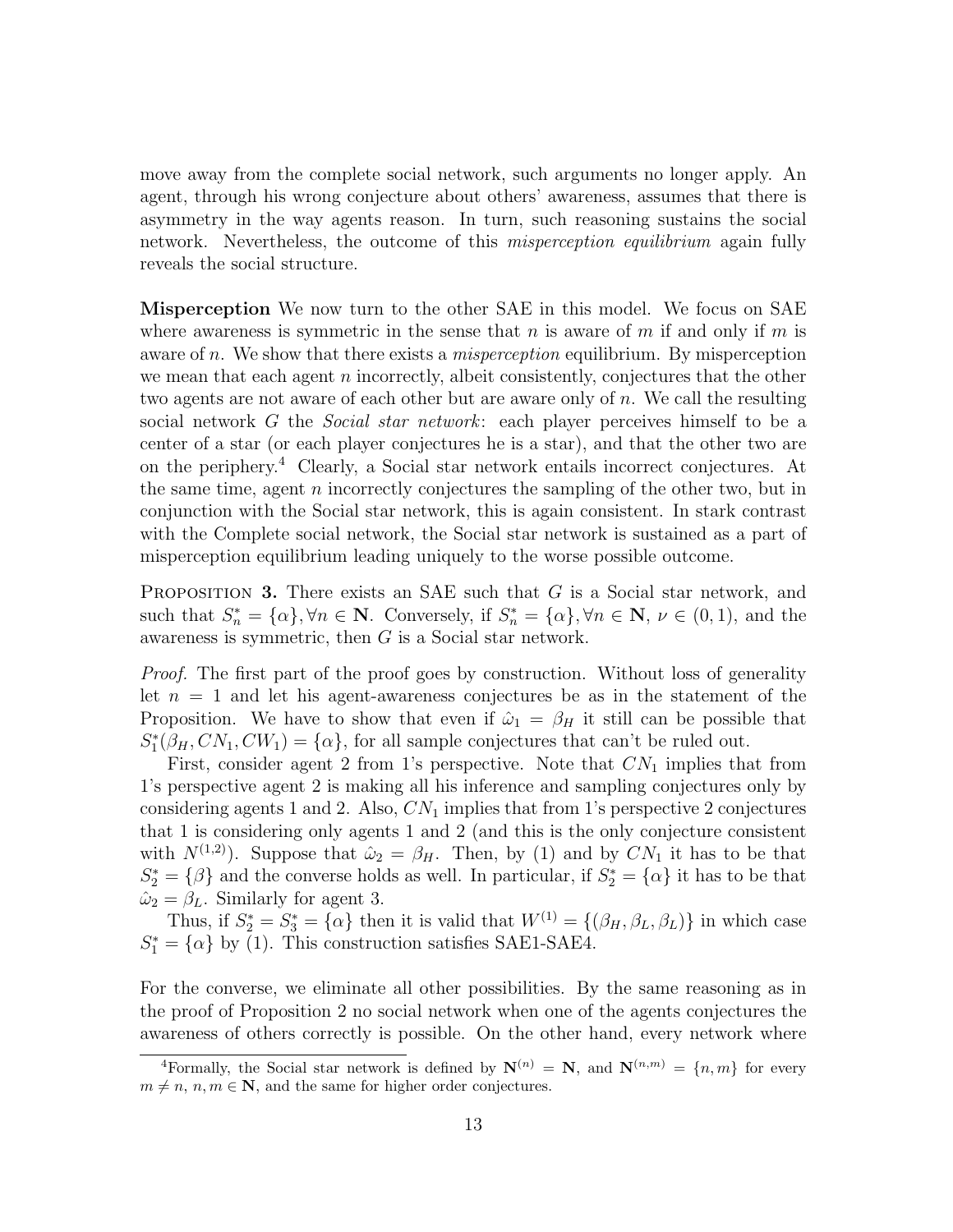one of the agents is aware only of himself is also inconsistent with the prescribed outcome. This concludes the proof.  $\Box$ 

We stress the point that the SAE of the previous proposition is an SAE even if  $\nu = 1$ , i.e. when technology  $\beta$  is in fact deterministic and superior to  $\alpha$ .

We remark that the case of misperception is the only equilibrium case, when samples are independent, where agent n observes  $\hat{\omega}_n = \beta_H$  and nonetheless plays only action  $\alpha$ . One may then argue that such an agent is bound to undertake the "revealed G approach" and understand that they are playing a bad equilibrium. That argument is incorrect. First, there is no common knowledge of equilibrium here, and an equilibrium is simply a situation consistent with agents' fully rational reasoning. Even in a standard coordination game there may be common knowledge of being in a bad equilibrium and since there is no channel for credible communication rational agents can't decide to play another one - it is an equilibrium. Second, for n the true samples of the other agents are unobservable and n's reasoning is perfectly consistent with a situation where their samples are not independent, although the technologies work the same for all of them. That is a perfectly possible and reasonable assumption from the viewpoint of  $n$ . A constant theme of every awareness model is that the econometrician is an omniscient observer while the agents in the model are aware of the model only partially, and this is naturally also the case with the equilibrium.

### 3.3 SAE as a network equilibrium concept

To conclude this Section we stress one point. In this model the *social network* has a very precise meaning, since it is defined as a one-to-one mapping from fundamentals which are not reduced form expressions of some underlying non-fundamental facts. In the economic literature on networks it is imposed that agents have preferences over links, but how this is derived from true fundamentals is not explained.<sup>5</sup> Moreveor, the so-called "fundamentals" (links there represent friendship or communication flows or collaborative activities, etc.) are defined specific to the network model at stake. Here, the fundamentals are defined generally, and the definition of awareness as sets and conjectures is so commonly accepted that it is quite vacuous in itself. Thus, the link here is awareness, and what such awareness means is completely unambiguous and non-specific to the network interpretation. The social network is then further specified in the AE, which is an equilibrium concept that is inherited by the social network. No exogenous consideration of how networks "really work" is needed, but there are informational network effects. While SAE is weak equilibrium notion, we can make substantive predictions for a very standard social network situation. This further validates the present modeling approach.

<sup>5</sup>See Jackson [2005] for a survey on economics of networks.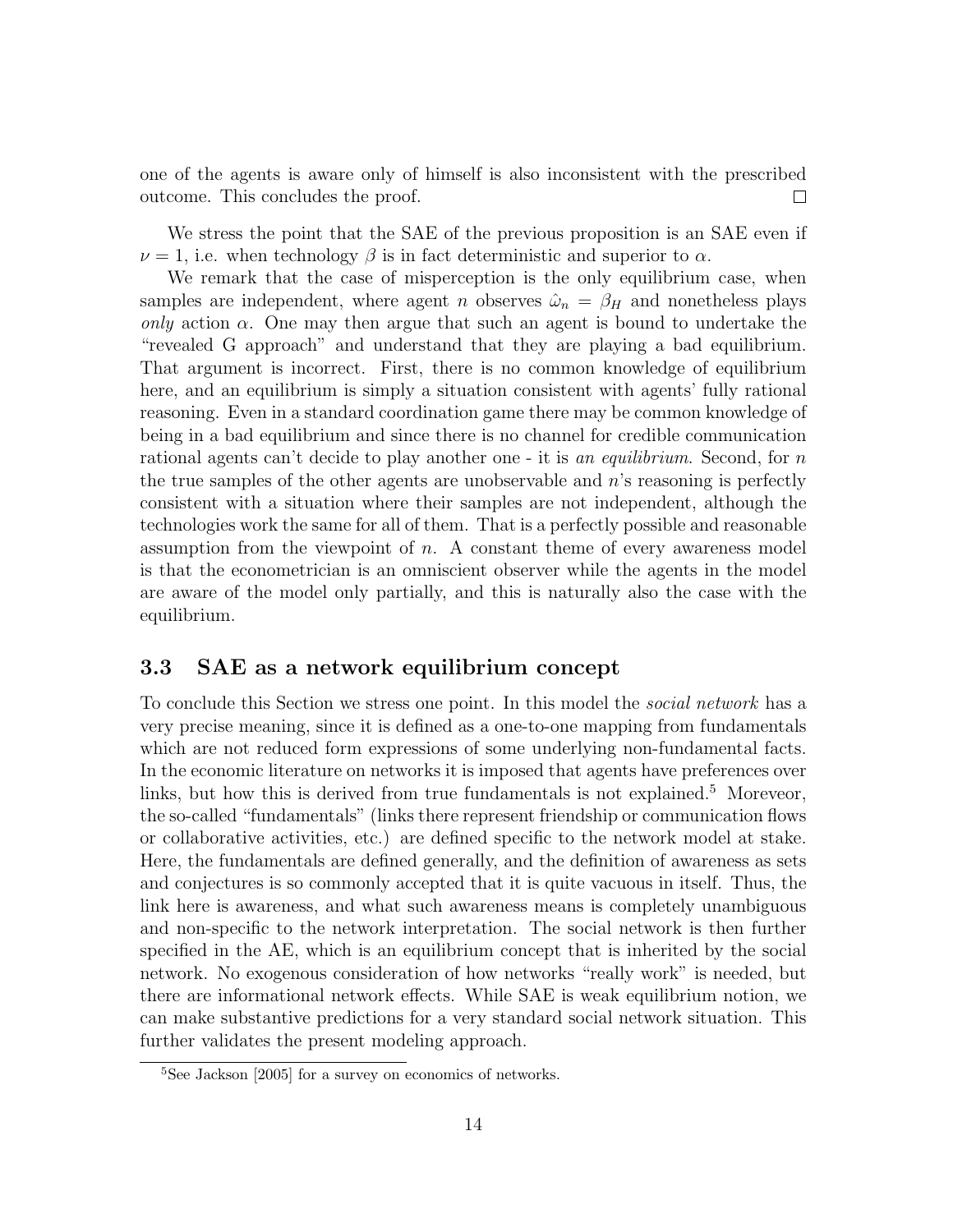Finally note that the social networks here are very rich objects appropriate for modeling complexity. Complexity is not only about the number of players which can be "connected" in a variety of complex ways. Complexity is also the depth of considerations that rational agents have to undertake, which is the defining feature of the present model. We return to these ideas of complexity in the last part of the next Section.

## 4 "Games" and Action-awareness Equilibrium

We study games where each agent may be aware only of some actions and the corresponding outcomes. The set of agents is common knowledge. The mapping from outcomes into payoffs is common knowledge as well. We focus on games without uncertainty (i.e. with complete information), so that the awareness equilibrium builds on Nash Equilibrium in the sense that agents play and conjecture best replies (given their awareness). We present this Section in terms of 2-player finite games to make notation easier to read. It is clear how to generalize the present analysis to standard games with arbitrary number of players, arbitrary actions sets, or uncertainty.

Let  $N = \{1, 2\}$  be the set of agents, let  $A = A_1 \times A_2$  be the set of action profiles, where  $A_n$  is finite for each  $n \in \{1, 2\}$ ,  $A_1 = \{\underline{1}, ..., \underline{K}\}$  and  $A_2 = \{\overline{1}, ..., \overline{K}\}$ . Thus,  $a = (\underline{a}, \overline{a})$  is a typical element of **A**. Denote by  $\mathcal{O}$  the set of outcomes.  $\mathcal{O}$  is one-toone with **A** so that outcome  $o_a \in \mathcal{O}$  corresponds to the action profile  $a = (a, \bar{a}) \in \mathbf{A}$ . Utility functions of the agents are represented by a mapping  $u : \mathcal{O} \to \mathbb{R}^2$ , and this mapping is unambiguous. That is, an agent is aware of an outcome if and only if he is aware of the corresponding action profile and payoffs. Payoffs are denoted by  $u(a) = (u_1(a), u_2(a))$ ,  $\forall a \in \mathbf{A}$ .

If  $\mathbb{N}, \mathbf{A}, \mathcal{O}, \mathbf{u}$  were all common knowledge then this would be a standard game. In our framework,  $\mathcal{U}_{ob} = \mathbf{N} \cup \mathbf{A} \cup \mathcal{O} \cup u$ . Since N is common knowledge, the functioning of u is common knowledge, and outcomes can be identified with profiles of actions, our definition of Awareness Equilibrium can be more specific. In particular, players' awareness restricts the set of actions of each player, and players make conjectures about others' awareness and others' conjectures and so on. Denote by  $A^{(n)} = A_1^{(n)} \times$  $A_2^{(n)} \subset A$  the action-awareness of player n, so that  $A_1^{(n)}$  $_1^{(n)}$  are actions of player 1 that player n is aware of,  $n \in \{1, 2\}$ . A first-order conjecture of agent n about m's awareness  $A^{(m)}$  is denoted by  $A^{(n,m)} = A_1^{(n,m)} \times A_2^{(n,m)}$  $2^{(n,m)}$ , and so on. Define the conjecture of agent *n* by  $c_n = (A^{(n)}, A^{(n,m)}, A^{(n,m,n)}, ...)$ ,  $n \in \{1,2\}, n \neq m$ . This defines the set of conjectures,

$$
\mathcal{U}_{con} = \{c_n; n = 1, 2\}^{6}
$$

<sup>&</sup>lt;sup>6</sup>Mathematically  $\mathcal{U}_{con}$  is a collection of infinite vectors, each component being a product of subsets of action sets.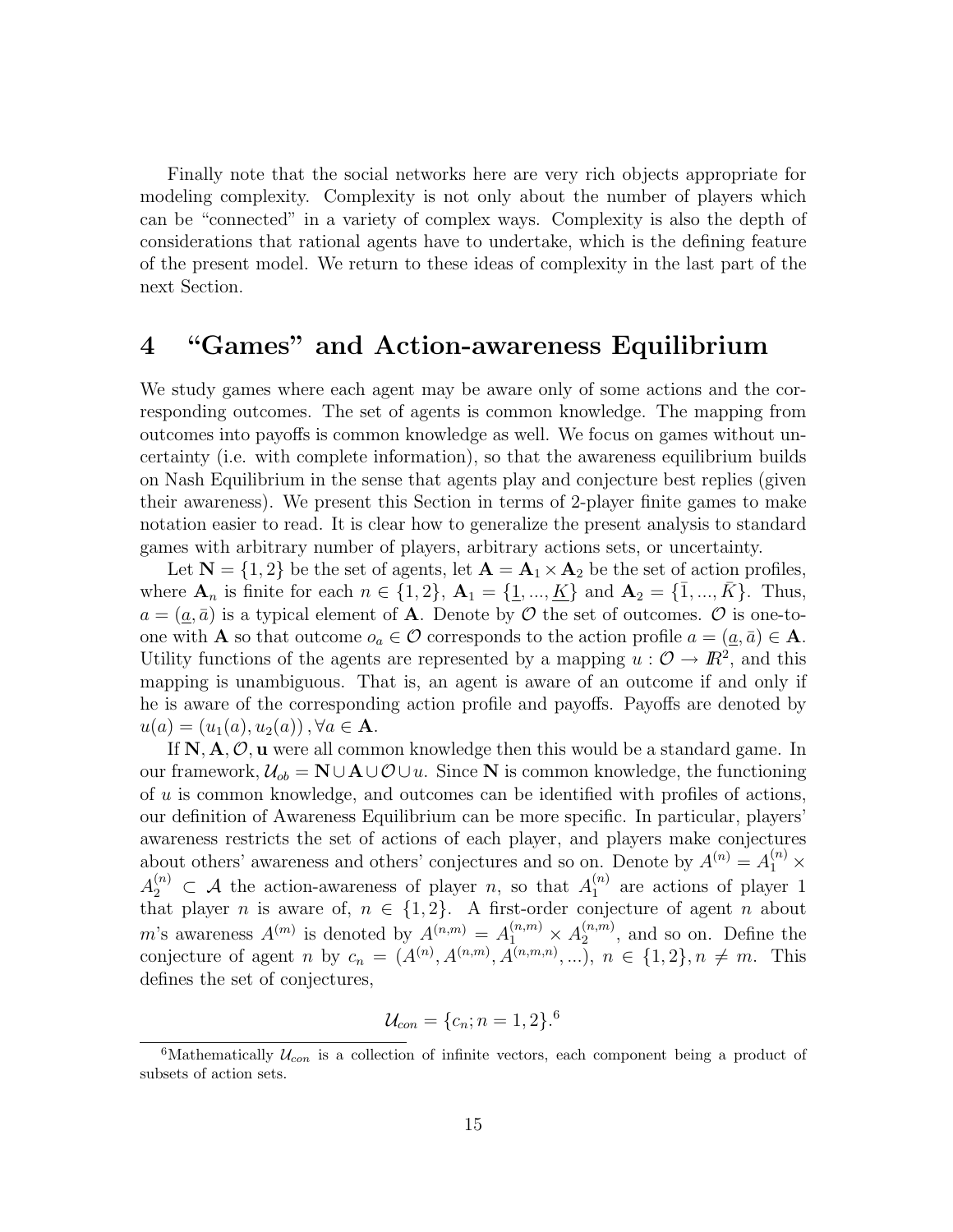We could also stick the common knowledge into  $\mathcal{U}_{con}$  but this is unnecessary since those conjectures are already completely specified.

DEFINITION 3. The Action-awareness Equilibrium (AAE) is defined as follows.

AAE1  $A^{(n)} \subset \mathcal{A}, n = 1, 2.$ AAE2  $A_l^{(n,m)} \subset A_l^{(n)}$  $\lambda_l^{(n)}$ ,  $A_l^{(n,m,n)} \subset A_l^{(n,m)}$  $\mathcal{U}_l^{(n,m)}$ , and so on,  $\forall n,m,l \in \{1,2\}, n \neq m$ . AAE3 Action  $a_n^*$  is a best reply at every component  $c_{n,s}$ ,  $s = 1, ..., \infty$ ,  $n = 1, 2$ .

AAE4  $o_{a^*} \in \mathcal{O}$ , and  $a^* \in \bigcap_{n \in \{1,2\}} \bigcap_{s=1,\dots,\infty} c_{n,s}$ , where  $a^* = (\underline{a}^*, \overline{a}^*)$ .

Note that the above  $U$  does not describe a standard game because it specifically models the fact that some part of the game (i.e. actions) may not be common knowledge. Thus,  $U$  is truly a different and more complex object, but it contains the standard game with the appropriately specified awareness and conjectures. In order to not overcomplicate our language, we from now on refer to AAE of  $\Gamma$ , although what we mean is really AAE of  $\mathcal{U}_{ob} = \Gamma$ .

### 4.1 The predictive power of AAE

We illustrate our definitions with a simple example

EXAMPLE 2. Let  $\Gamma$  be given by the game in Figure 1. Consider the strategy profile  $(3,\overline{3})$ . Trivially, if player 1 is aware of all his actions, this cannot be an AAE because that player would deviate to 2. But  $(3,3)$  can be supported in AAE. For instance, take the following awareness and conjectures,  $A^{(1)} = {\{\underline{1}, \underline{3}, \overline{1}, \overline{2}, \overline{3}\}}, A^{(2)} = A, A^{(1,k,...,l)} =$  $A^{(1)}$  for all sequences  $(1, k, ..., l)$ , and  $A^{(2,1)} = A^{(2,k,...,l)} = \{3, 3\}$ , for all sequences  $(2, k, ..., l)$  of length at least 2. It is straightforward to check that this is an AAE.

|                |      |      | 3    |  |
|----------------|------|------|------|--|
|                | 0, 2 | 3, 3 | 0, 2 |  |
| $\overline{2}$ | 2, 2 | 2, 1 | 2,1  |  |
| 3              | 1,0  | 4,0  | 0, 1 |  |

#### Figure 1

When each player is aware of all  $\mathcal{U}_{ob}$  and makes the correct conjecture about the other player it is as if the game were common knowledge. This implies that if we allowed for mixed strategies the existence of AAE in the present case would follow trivially from the existence of Nash equilibrium in a standard game (finite action spaces). The reason we don't consider mixed strategies is purely for the sake of simplicity, but one could clearly extend our definitions to allow for that. Nonetheless,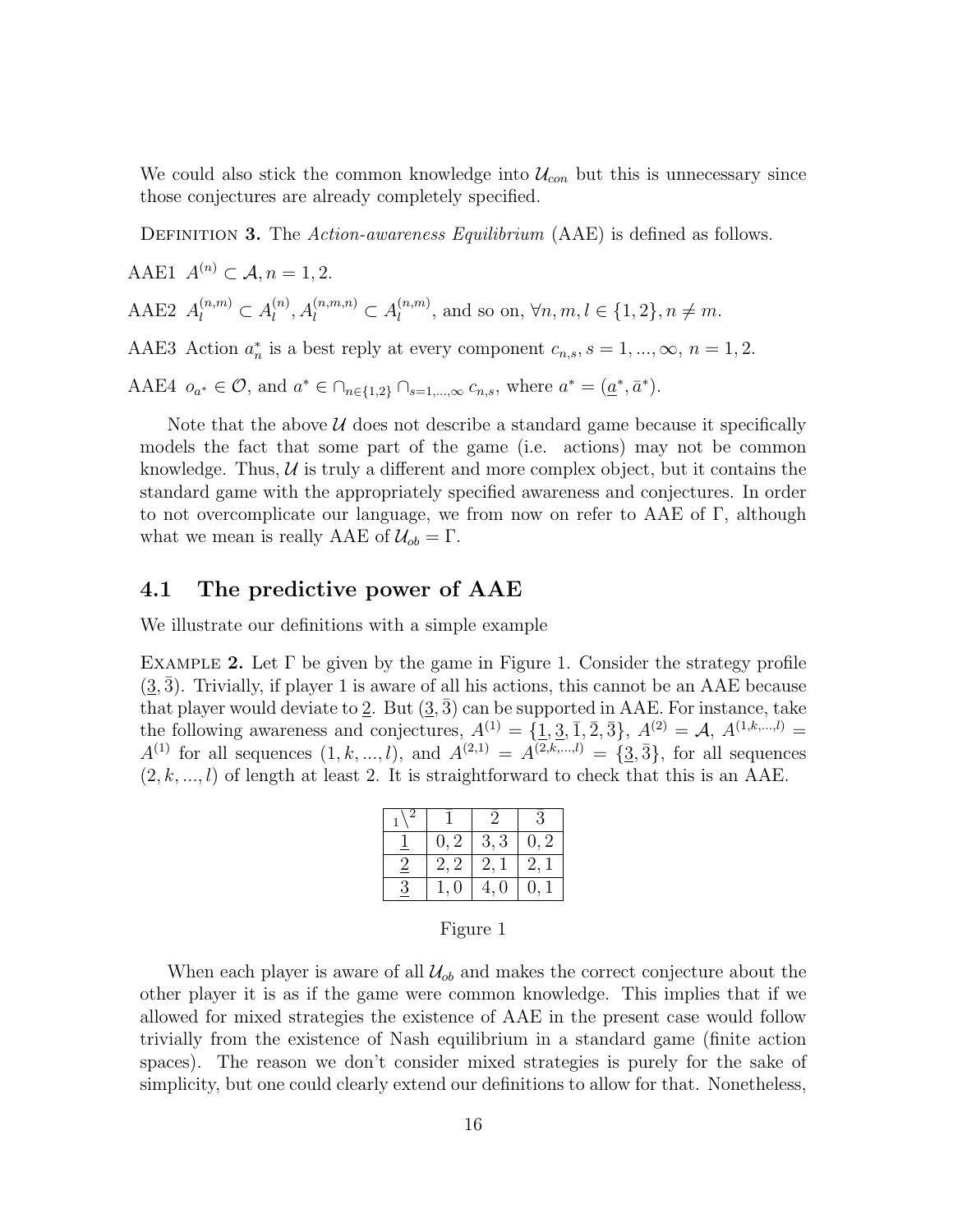the existence of AAE, as defined above, is not a big problem since when each agent is aware of only one action, and the conjectures about the other agent are correct, the associated outcome supports an AAE.

Every outcome can support an AAE. Without additional structure on either awareness or conjectures in the present context AAE will not have predictive power in terms of outcomes. Nonetheless, it is possible to ask the question of what collection of awareness and conjectures will justify a given outcome. This perspective may be a useful one from an econometric standpoint.

Moreover, modeling awareness is to model players with bounded cognition capabilities. Agents not being aware of all of their actions seems particularly appealing when the game being played is very large. In such a game, bounding agents' awareness seems like a very natural way of defining bounded cognition. The present model allows to parametrize how cognitively bounded agents are. This is useful not only to rule out trivial AAE, but also to provide a more specific econometric method to measure awareness from observed outcomes. We thus define the following two classes of AAE.

DEFINITION 4. Fix an  $\ell \geq 1$ . An  $\ell$ -Action-awareness equilibrium,  $\ell$ -AAE, is an AAE where  $|A_l^{(n)}|$  $\left|\binom{n}{l}\right| = \ell, A^{(n)} = A^{(m)}$ , and  $c_{n,s} = c_{n,1}$ , for  $n = 1, 2, l = 1, 2, m \neq n$ ,  $s = 1, \ldots, \infty$ .

DEFINITION 5. Fix an  $\ell \geq 1$  and let  $a^* = (\underline{a}^*, \overline{a}^*)$  be a pure strategy Nash equilibrium of the standard game given by  $\mathbb{N}, \mathbb{A}, \mathcal{O}, \mathbf{u}$ . An  $\ell^*$ -Action-awareness equilibrium,  $\ell^*$ -AAE, is an  $\ell$ -AAE where  $a^* \in A^{(n)}$ ,  $n = 1, 2$ .

In an  $\ell$ -AAE the cardinality of each players' awareness of own actions and every order of conjecture about the other player's action set is  $\ell, \ell > 1$ , the conjectures are correct, and their awareness is the same. Thus, the  $\ell \times \ell$  matrix given by agents' awareness is essentially common knowledge. Note that once we impose that the cardinality of every component of the conjecture is the same, it has to be in every equilibrium that all the components of each player's conjecture coincide.

We remark that by not imposing the restriction that the conjectures be correct, no more outcomes can be supported than under  $\ell$ -AAE (where that restriction is in place). The reason is quite simple. Let's restrict, as under  $\ell$ -AAE, to action awareness of each player that is of cardinality  $\ell$  and let all conjectures coincide with that set. Suppose that the two players have different awareness sets and consequently different conjectures, i.e.  $A^{(1)} \neq A^{(2)}$ . Then, for an outcome a to be supported under AE with such structure of conjectures and awareness, it has to be that  $a$  is a Nash Equilibrium of the game defined by  $A^{(1)}$  and a Nash Equilibrium of the game defined by  $A^{(2)}$ . Clearly, this is least restrictive when  $A^{(1)}$  and  $A^{(2)}$  coincide.

Before proceeding to the results, we further elaborate on the motivations behind  $\ell$ -AAE and  $\ell^*$ -AAE. There are two reasons as to why we consider  $\ell$ -AAE. The first one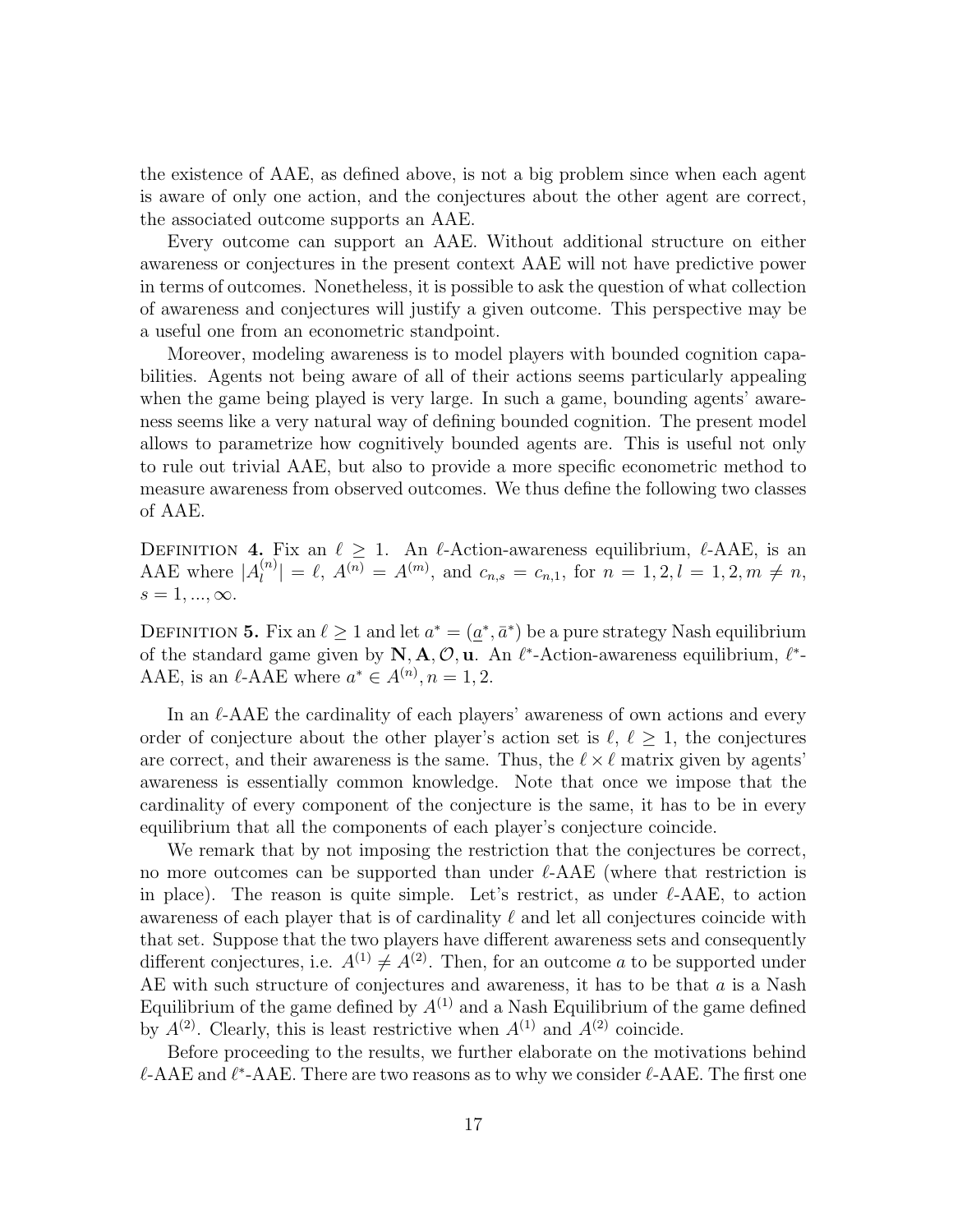is to provide some structure under which we can then "vary" the agents' awareness, and see how the equilibrium predictions change as agents are more or less aware. For instance, when  $\ell = K = K = K$  we always obtain the standard game, and when  $\ell = 1$  every outcome supports an equilibrium.  $\ell$ -AAE allows us to study what happens in between. As we mentioned above, the second motivation for  $\ell$ -AAE is to study cognitively-bounded agents. Agents are explicitly restricted to be aware of  $\ell^2$  action profiles, and the fact that this is common knowledge also substantially simplifies their conjectures. However, this is very different from bounded rationality where agents are aware of everything but for example only make conjectures of finite order. Under  $\ell$ -AAE the agents are still infinitely sophisticated and consistent thinkers. That assumption can clearly be relaxed to allow for agents that are also boundedly rational, on top of being cognitively bounded.

The motivation behind  $\ell^*$ -AAE is a bit more subtle, and has an analogy in learning. Suppose an action profile  $a(\ell)$  is an  $\ell^*$ -AAE but is not a Nash equilibrium of the underlying standard game. Assume there existed some abstract process by which agents become more aware.  $\ell^*$ -AAE says that even if agents become aware of some Nash equilibrium profile  $a^*$  of the standard game, they could still play  $a(\ell)$ . Thus, Nash equilibrium profiles of the original game will be unique absorbing states of such an abstract awareness process only for  $\ell$ s for which there do not exist other  $\ell^*$ -AAE. Another use of  $\ell$ -AAE and  $\ell^*$ -AAE is that these two equilibrium notions allow an econometrician or an experimentalist to measure agents' cognitive bounds.

In the following example we show that there exist non-trivial games where there is a unique Nash equilibrium in the game  $\mathbb{N}, \mathbb{A}, \mathcal{O}, \mathbf{u}$ , but for every  $\ell < K$  every outcome can be supported not only as an  $\ell$ -AAE but even as an  $\ell^*$ -AAE. The case of  $\ell$ -AAE is very simple, and the whole game can have the unique Nash equilibrium in dominant strategies.

#### Example 3.

- 1. For each K there exists a  $\Gamma = (\mathbf{N}, \mathbf{A}, \mathcal{O}, \mathbf{u}), |A_n| = K, \forall n \in \{1, 2\}$ , such that  $\Gamma$ has a unique pure-strategy Nash Equilibrium in strictly-dominant strategies, and for each  $\ell, 1 \leq \ell < K$ , every outcome is sustainable as  $\ell$ -AAE.
- 2. For each K there exists a  $\Gamma = (\mathbf{N}, \mathbf{A}, \mathcal{O}, \mathbf{u}), |A_n| = K, \forall n \in \{1, 2\}$ , such that the following holds. Γ has a unique pure-strategy Nash Equilibrium, let  $(1, 1)$ be the unique NE. Then for each  $\ell, 2 \leq \ell \leq k$ , every outcome is sustainable as an  $l^*$ -AAE.

A game to prove claim 1 is quite simple. Consider the following symmetric game. Let  $u_1(\underline{1}, \bar{q}) = u_2(q, 1) = 1$ , for  $q = 1, ..., K$ , and  $u_n(p, \bar{q}) = 0$  for all other cases. It is immediate to see that this game has a unique Nash equilibrium profile  $(1, 1)$  which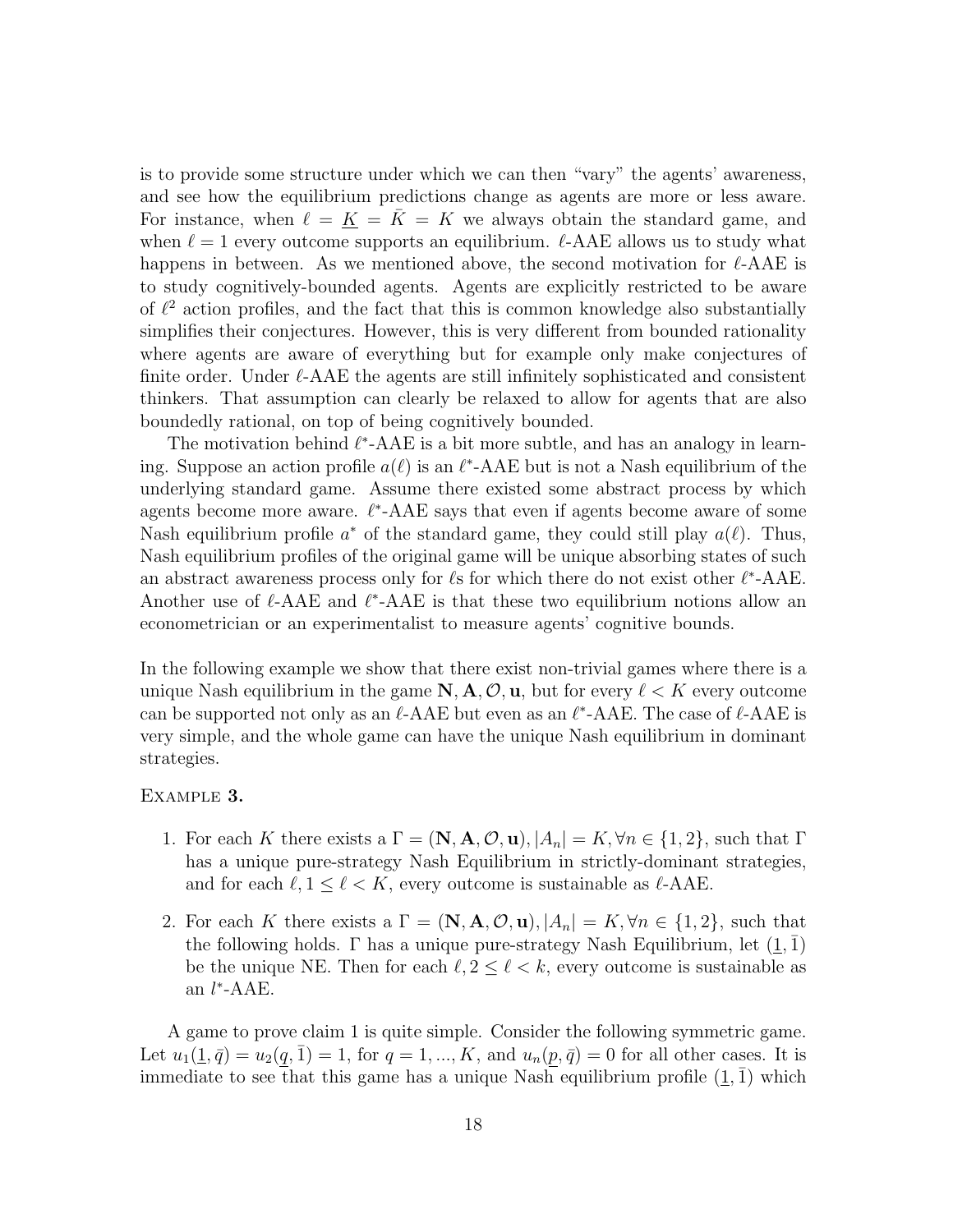is a dominant-strategy equilibrium. It is also straightforward to verify that every outcome is sustainable as an equilibrium for each  $l - awareness$ ,  $1 \leq \ell \leq k$  is also straightforward. Figure 2 provides an example of such a game.

|                |      |      | $\overline{3}$ |
|----------------|------|------|----------------|
|                |      | 1,0  | 1,0            |
| $\overline{2}$ | 0, 1 | 0, 0 | 0, 0           |
| 3              | 0, 1 | 0, 0 | 0, 0           |

Figure 2

The proof of claim 2 is also quite intuitive, and only slightly more complicated. Now define u as follows. Take first the matrix for the row player,  $u_1(p, \bar{q}), 1 \leq$  $p, q \leq K$ . Let  $u_1(\underline{1}, \overline{q}) = 1, u_1(q, \overline{1}) = 0, q = 1, ..., K$ . For each column  $p = 2, ..., K$ , assign a 1 in precisely one unassigned location in such a way that the assigned 1's don't lie in only one row. This can obviously be done. Let  $u_1(p,\bar{q}) = 0$  for all the other locations. Take player 2 and do exactly the same, but also take care so that  $(u_1(p, \bar{q}), u_2(p, \bar{q})) \neq (1, 1)$  for  $(p, \bar{q}) \neq (\underline{1}, \overline{1})$ . Since the 1s assigned to columns of player 1 are not in the same row, such assignment is possible (reader can easily verify that). See Figure 3 for an example of such a game.

|         |               |                          | $\mathcal{E}$ |
|---------|---------------|--------------------------|---------------|
|         |               | 1,0                      | 1,0           |
| $\cdot$ | 0.            | 1,0                      | $\theta$ .    |
| К       | $\mathsf{U},$ | $\mathsf{U}, \mathsf{U}$ | 1, 0          |

Figure 3

Now we have to show that u has the desired properties. Clearly, the profile  $s =$  $(1, 1)$  is a pure strategy NE of the whole game. To show that this is the unique purestrategy NE of the whole game observe that for every  $(p, q) \in \{1, ..., K\}^2$ ,  $(p, q) \neq$  $(1, 1)$ , at least one player gets a 0. Suppose (wlog) it is the row player 1. Then, by construction there is another column q' such that  $u_1(p, \bar{q}') = 1$  so that 1 would want to deviate.

To show that every outcome is an  $\ell^*$ -AAE, for all  $\ell < K$ , observe first that if an outcome is an  $\ell^*$ -AAE,  $\ell > 2$  then it must be an  $(\ell - 1)^*$ -AAE (reduce the supporting awareness set of each player by one action). Thus, it is enough to show the claim for  $\ell = K - 1$ . So take an outcome  $(p, \bar{q}) \in \{1, ..., k\}^2$ ,  $(p, q) \neq (1, 1)$ , and suppose that  $u_1(p,\bar{q}) = 0$  (if it is 1, then there is no deviation for player 1 anyway). This is not column 1, since there player 1 gets 1. By construction there are  $K - 2$  other rows in column p such that player 1 gets 0 in those rows, and taking those  $K - 2$  rows and row  $p$  also includes row 1. Similarly for player 2, so that we have constructed the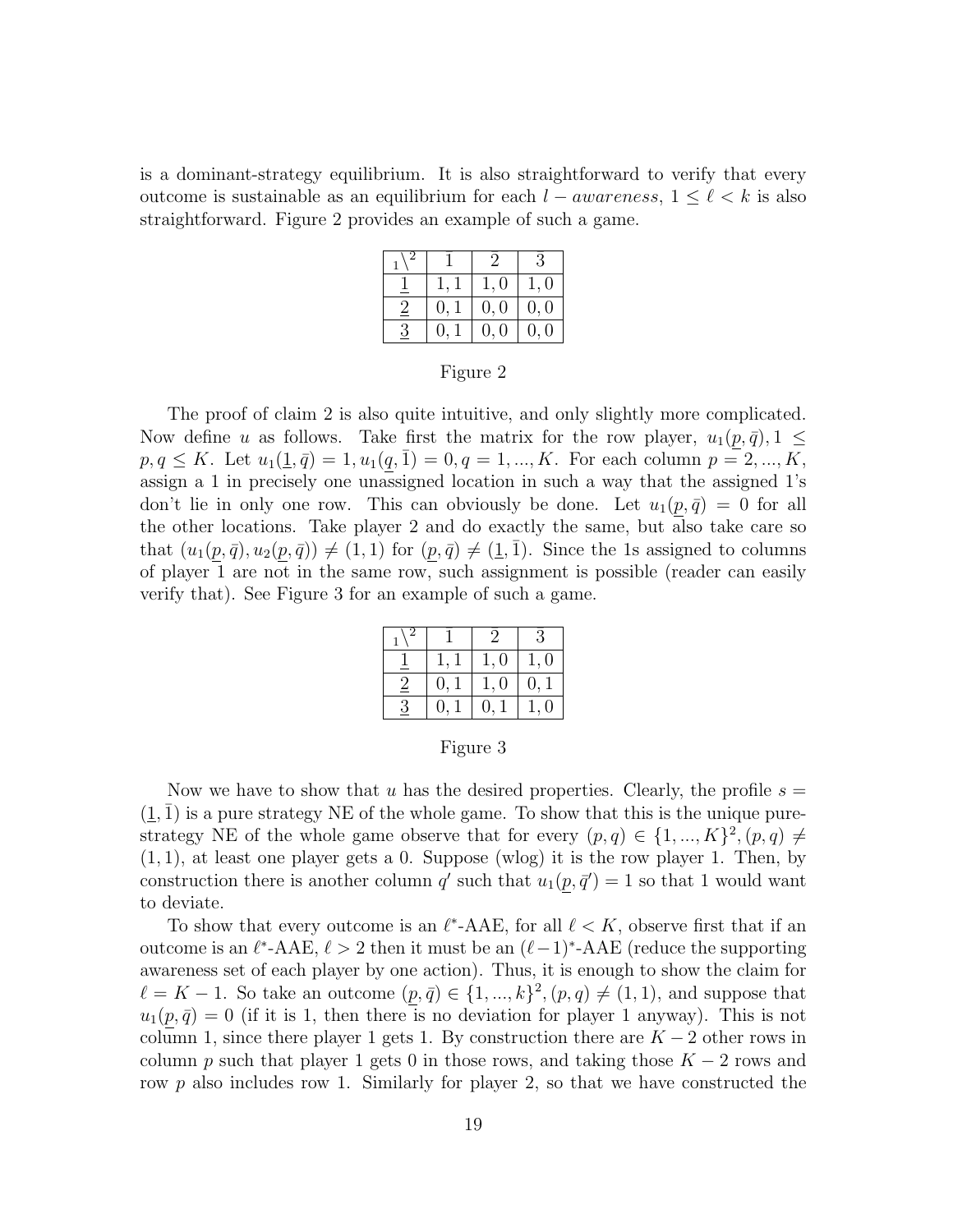awareness sets which include action 1 for both players, and no player has a profitable deviation from the profile  $(p, \bar{q})$ .

Example 3 demonstrates that many outcomes will be supportable even as  $\ell^*$ -AAE outcomes in non-trivial games. Note that in the above two games each player is indifferent between many outcomes, and that for a given action of the opposing player, a player is indifferent between many of his actions. This is a non-generic situation since if we perturb the payoffs of players slightly they will never be indifferent between their actions. Thus, is the "everything goes" claim from Example 3 generic or not? Our notion of genericity is very simple.

We say that a game is *generic* if the following no-indifference condition holds. Let  $\Gamma$ be a  $K \times K$  game. We say that  $\Gamma$  satisfies the no-indifference condition if  $u_1(p, \bar{q}) \neq$  $u_1(p', \bar{q}), \forall p \neq p', \forall q$  (and similarly for player 2).

THEOREM 1. Let  $\Gamma$  be a generic  $K \times K$  game. Denote by  $e_{\ell}(\Gamma)$  the number of distinct  $\ell$ -AAE outcomes of Γ, for each  $\ell \in \{1, ..., K\}$ . Then  $K^2 - 2(\ell - 1)K \leq$  $e_{\ell}(\Gamma) \leq K^2 - (\ell - 1)K, \forall \ell \in \{1, ..., K\}.$ 

*Proof.* Let player 1 be the row player. Given an ordered set S, Denote by  $S_{(r)}$  the r-th order statistic of S.

**Step 1.** A profile  $(p, \bar{q})$  is supportable as an  $\ell$ -AAE if and only if

$$
u_1(\underline{p}, \overline{q}) \ge \{u_1(\underline{1}, \overline{q}), \dots, u_1(\underline{K}, \overline{q})\}_{(\ell)} \text{ and } u_2(\underline{p}, \overline{q}) \ge \{u_1(\underline{p}, \overline{1}), \dots, u_2(\underline{p}, \overline{K})\}_{(\ell)}. \tag{2}
$$

To illustrate the logic behind this result, suppose first that  $\ell = 2$ . Under genericity, the claim is that a strategy profile  $(p, \bar{q})$  is then sustainable as an 2-AAE if and only if

$$
u_1(\underline{p}, \overline{q}) > \min_{p' \in \{1, \dots, K\}} u_1(\underline{p}', \overline{q}) \text{ and}
$$

$$
u_2(\underline{p}, \overline{q}) > \min_{q' \in \{1, \dots, K\}} u_2(\underline{p}, \overline{q}').
$$

To see the only if part, suppose that  $u_1(p, \bar{q}) = \min_{p' \in \{1, ..., K\}} u_1(p', \bar{q})$ . By genericity of  $\Gamma$  it is therefore  $u_1(p, \bar{q}) < u_1(p', \bar{q}), \forall p' \neq p$ . This implies that regardless of what other row p' comprises  $A^{(1)}$ , player 1 will at the profile  $(p, \bar{q})$  deviate to p'.

To see the if part suppose that a profile  $(p, \bar{q})$  satisfies the above condition. There exist a  $p' \neq p$  and a  $q' \neq q$  such that  $u_1(p, \bar{q}) > u_1(p', \bar{q})$  and  $u_1(p, \bar{q}) > u_1(p, \bar{q}')$ . Let  $A^{(1)} = A^{(2)} = \{p, p', \bar{q}, \bar{q}'\}$ , and  $(p, \bar{q})$  is an 2-AAE outcome supported by such awareness structure. Similarly, we prove the claim for general  $\ell$ . Note that we do not need genericity in this step. End of Step 1.

By genericity of Γ, there exists a strict ordering of 1's payoffs in each column, and a strict ordering of 2's payoffs in each row.

Step 2.  $e_{\ell}(\Gamma) \geq K^2 - 2(\ell - 1)K$ .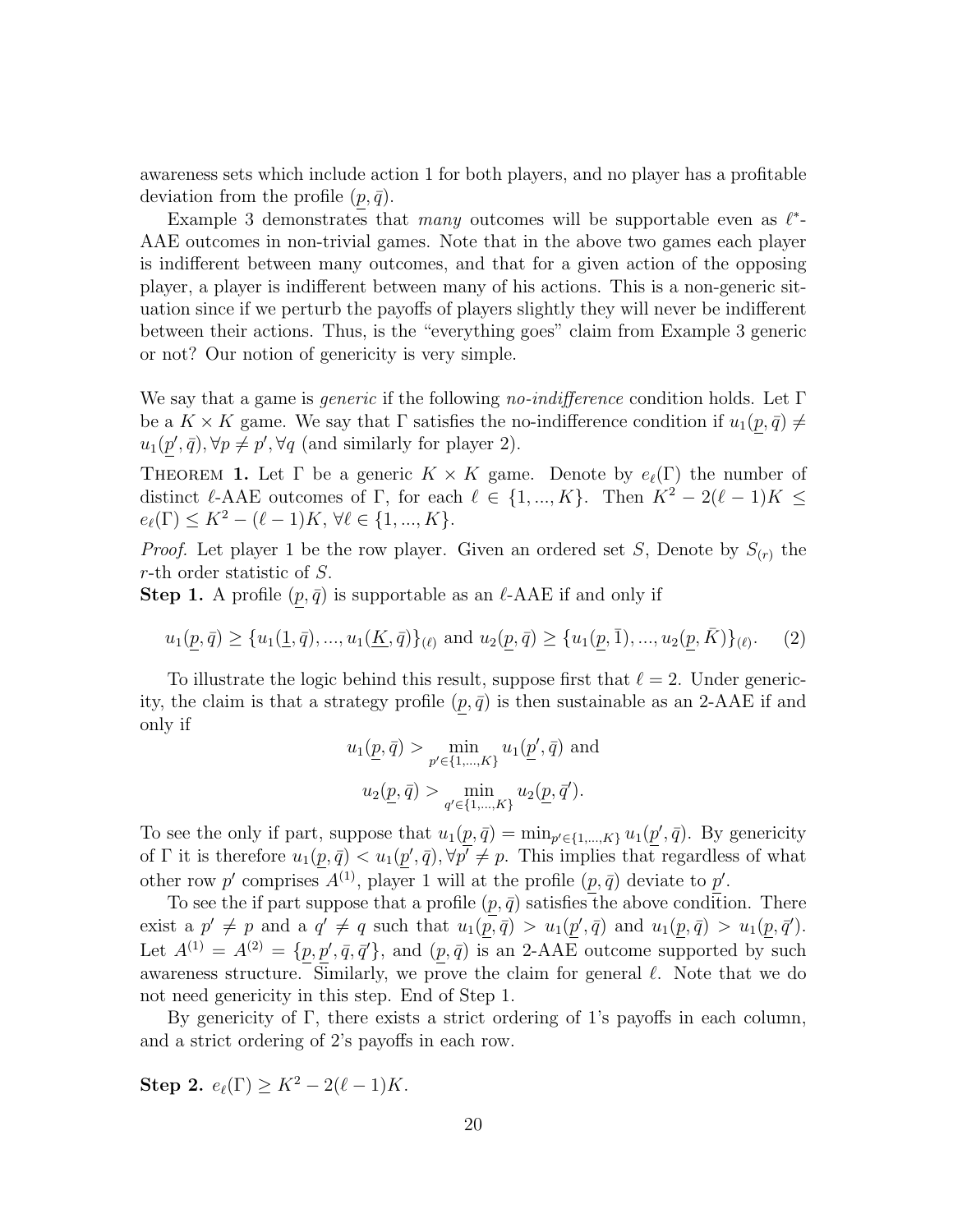Fix an  $\ell \in \{1, ..., K\}$ . By Step 1, we will minimize the number of outcomes that can be supported under  $\ell$ -AAE by "optimally" assigning the  $\ell - 1$  lowest payoffs to player 1 in each column and  $\ell - 1$  lowest payoffs to player 2 in each row. An allocation which minimizes the number of outcomes supportable as  $\ell$ -AAE is one where all these payoffs are allocated to different profiles. Since there are  $K$  columns,  $\ell - 1$  worse payoffs to 1 in each column, K rows, and  $\ell - 1$  worse payoffs to 2 in each row, there are in total at most  $2K(\ell-1)$  action profiles that can be eliminated. This gives the desired lower bound on  $e_{\ell}(\Gamma)$ .

### Step 3.  $e_{\ell}(\Gamma) \leq K^2 - (\ell - 1)K$ .

Fix  $\ell \in \{1, ..., K\}$ . By Step 1, we will maximize the number of outcomes by allocating the  $\ell-1$  lowest elements of each row and each column in way which takes least space in the game matrix. That is achieved for instance by having every outcome which is the worst payoff in a given row for the column player to also be the worst payoff in the given column for the row player. Since there are  $K$  rows and columns and there are by genericity  $\ell - 1$  strictly worst payoff in each, we can thus eliminate at least  $K(\ell - 1)$  outcomes, which gives the desired upper bound on  $e_{\ell}(\Gamma)$ .  $\Box$ 

COROLLARY 1. Let  $K \geq 3$ , and let  $\Gamma$  be a generic  $K \times K$  game, then the set of  $\ell$ -AAE outcomes of  $\Gamma$  is a strict superset of the set of pure-strategy Nash Equilibrium outcomes of Γ,  $\forall \ell \leq \frac{K}{2}$  $\frac{K}{2}$ .

*Proof.* A generic  $K \times K$  game can have at most K pure-strategy Nash Equilibrium outcomes, and the claim follows.  $\Box$ 

We remark that the bounds in Theorem 1 are clearly tight, which is obvious from its proof. Theorem 1 in principle says nothing about the bounds on the number of  $\ell$ -AAE relative to the number of pure-strategy Nash Equilibria. On one hand, pure strategy Nash Equilibria may not exist. On the other hand, when pure strategy Nash Equilibria exist, it is clear that the lower bound on the number of  $\ell$ -AAE may be in some cases improved, since every Nash Equilibrium is also an  $\ell$ -AAE, for all  $\ell$ . Nevertheless, the main point of Theorem 1 is that it is impossible to provide conditions which would assure that the set of  $\ell$ -AAE is equal to the set of Nash Equilibria, if we do not correlate  $\ell$  to the size of the game (which would hardly make sense).

In the case of  $\ell^*$ -AAE it is to some extent obvious that the number of  $\ell^*$ -AAE is linked to the number of pure strategy Nash Equilibria. If no pure strategy Nash Equilibrium exists, then by definition  $\ell^*$ -AAE doesn't exist either. We show that the lower bound on the number  $\ell^*$ -AAE is always equal to the number of Nash Equilibria, regardless of how large  $\ell$  is. In the following theorem we denote by  $floor[x]$  the largest integer that is smaller than  $x \in \mathbb{R}$ , and by  $mod[y, r]$  the leftover from integer division of an integer  $y$  with integer  $r$ .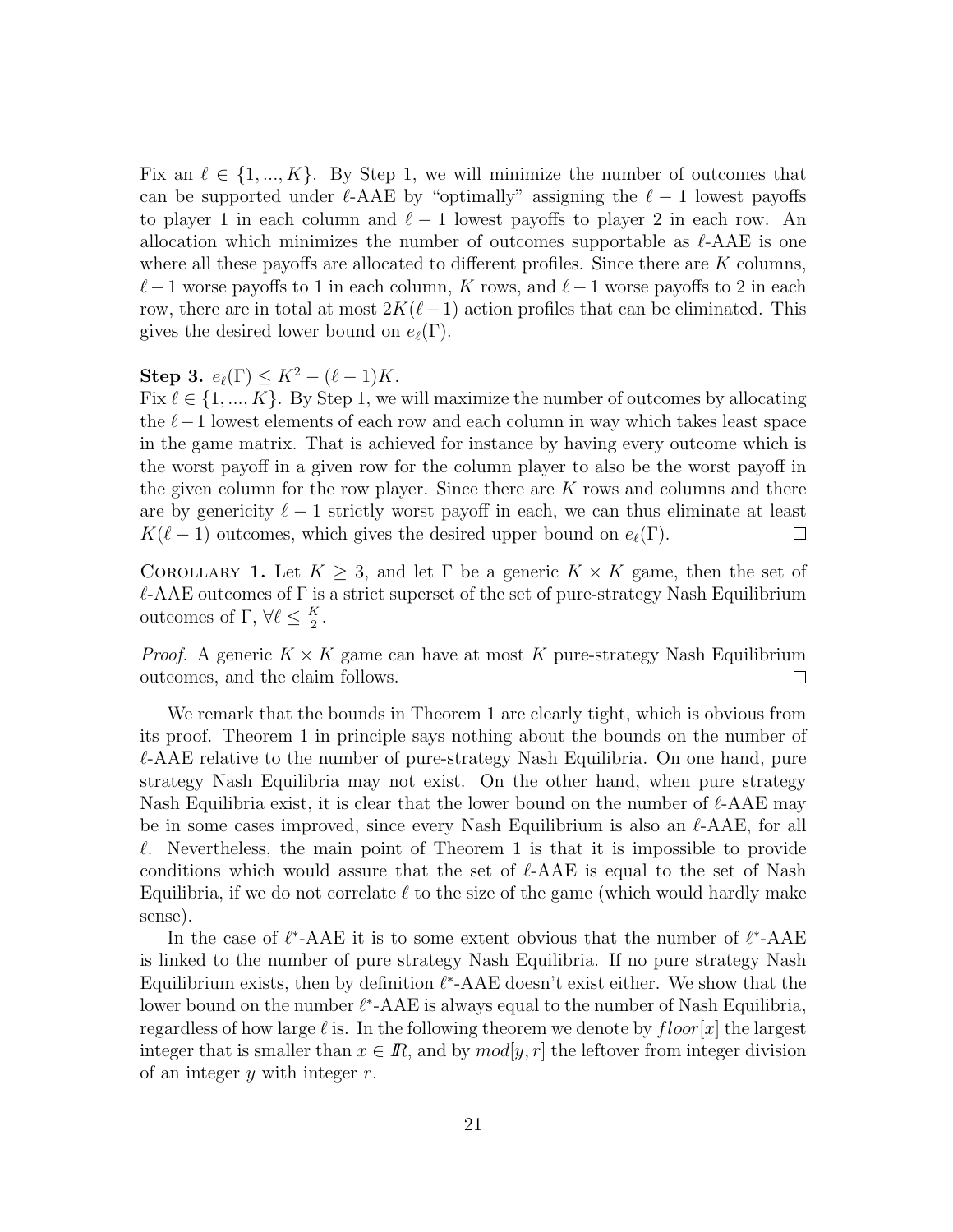THEOREM 2. Let  $\Gamma$  be a generic  $K \times K$  game. Denote by  $e_N(\Gamma)$  the number of pure strategy Nash Equilibria of  $\Gamma$  and by  $e_{\ell^*}(\Gamma)$  the number of  $\ell^*$ -AAE of  $\Gamma$ . Then  $e_N(\Gamma) \leq e_{\ell^*}(\Gamma) \leq floor\left[\frac{K-1}{K-\ell+1}\right](K-\ell+1)^2 + (mod[K-1, K-\ell+1])^2 + 1.$ 

Proof. The lower bound is a consequence of the following simple Lemma.

LEMMA 1.  $e_N(\Gamma) = e_{\ell^*}(\Gamma)$  if and only if the following condition holds. For every profile  $(p, \bar{q})$  and every Nash Equilibrium profile  $(p^*, \bar{q}^*)$ , either  $u_1(p, \bar{q}) \leq u_1(p^*, \bar{q})$ or  $u_2(p,\overline{q}) \leq u_2(p,\overline{q}^*).$ 

Proof. The if part is obvious: regardless of what Nash Equilibrium is taken along with a strategy profile  $(p, \bar{q})$ , one of the players has incentives to deviate (also by genericity) to the Nash Equilibrium strategy.

To see the only if part, take a profile  $(p, \bar{q})$  and suppose there exists a Nash Equilibrium  $(p^*, \bar{q}^*) \neq (p, \bar{q})$  such that the above condition does not hold. Take  $A^{(1)} = A^{(2)} = \{p, p^*, \bar{q}, \bar{q}^*\}\$ and it is clear that  $(p, \bar{q})$  is an  $\ell^*$ -AAE profile for  $\ell = 2$ .

The upper bound is constructed via a "geometric" argument. Fix an  $\ell, 2 \leq \ell < K$ , and we show by induction on  $\ell$  and K that  $e_{\ell^*}(\Gamma) \leq \text{floor}[\frac{K-1}{K-\ell+1}](K-\ell+1)^2$  +  $(mod[K-1, K-\ell+1])^{2}+1.$  Consider first a  $\Gamma$ , such that  $e_{N}(\Gamma)=1$ , and assume without loss of generality that  $(1, \bar{1})$  is the Nash Equilibrium profile.

Suppose first that  $\ell = 2$ . Then we can for every K do the following. By genericity of  $\Gamma$  all the outcomes in the row 1 and column 1 cannot be sustained as  $\ell^*$ -AAE. Also, without loss of generality, we make a construction where as many  $\ell^*$ -AAE profiles as possible are concentrated in the lower right hand corner of the game bi-matrix. Consider a profile  $(K, K)$ . This profile can be supported if in row K there is 1 outcome which is worse for player 1, and in column  $K$  there is 1 worse outcome for player 2. Moreover,  $(1, K)$  and  $(K, \bar{1})$  have to be worse for the corresponding player (since  $\{\underline{1}, \overline{1}\} \subset A^{(i)}$  by definition of  $\ell^*$ -AAE). By the same logic, all other outcomes in K-th row and K-th column can be sustained. Similarly, in all the rows  $K-1, ..., 2$ the first outcome cannot be sustained but all the others can. The same applies to the columns.

Now let  $2 < \ell < K$ . Exactly as before, the outcomes in rows  $\ell, ..., K$  and columns  $\ell, ..., K$  are sustainable. If  $2\ell - K - 1 \leq 1$  then all the outcomes in rows  $2, ..., \ell - 1$ and columns  $2, ..., \ell-1$  can also be sustained as  $\ell^*$ -AAE by making them higher than  $\ell - 1$  outcomes in the succeeding rows and columns. In the first row and column only the Nash Equilibrium is sustainable.

If  $2\ell - K - 1 > 1$ , then consider the game Γ' obtained by taking the first  $\ell - 1$ rows and  $\ell - 1$  columns of  $\Gamma$  and let  $\ell' = 2\ell - K - 1$ . Now, the outcomes of  $\Gamma'$ that are sustainable as  $\ell^*$ -AAE of  $\Gamma$  must be sustainable as  $(\ell')^*$ -AAE of  $\Gamma'$ , so that  $e_{\ell^*}(\Gamma) \leq (K - \ell + 1)^2 + e_{(\ell')^*}(\Gamma')$ . The claim now follows from induction.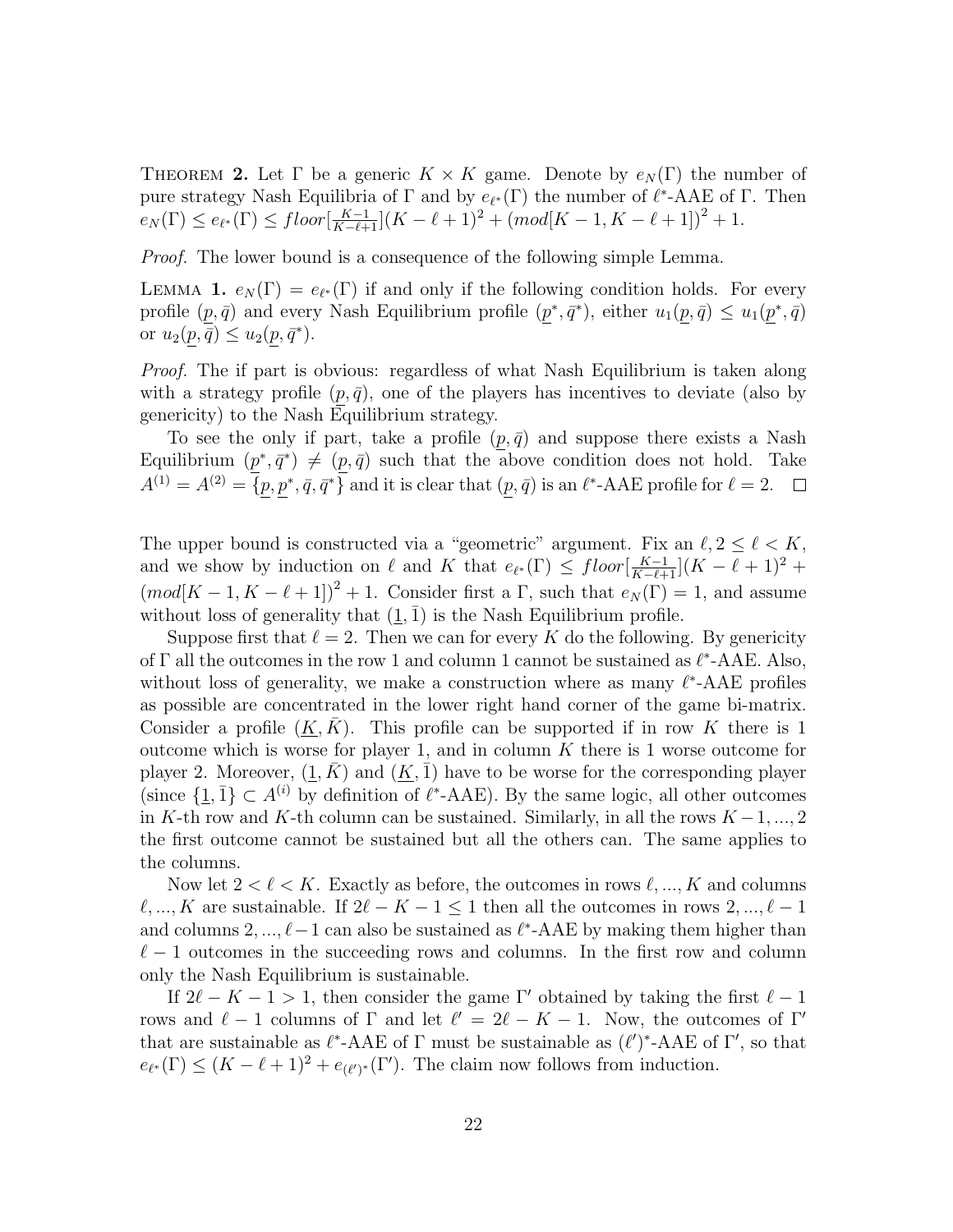Note that the assumption that  $\Gamma$  has a unique Nash Equilibrium was made only for convenience, since if there are more Nash Equilibria, we can first re-arrange the players' actions so that all of those lie on the diagonal.  $\Box$ 

The upper bound as stated in Theorem 2 is independent of the number of Nash Equilibria. However, if a generic game has a unique Nash Equilibrium this imposes additional structure on the game, and the upper bound may never be attained. We illustrate this with the example of potential games.<sup>7</sup> Potential games are a very natural class to consider since a subgame of a potential game is also a potential game, and every potential game has at least one pure-strategy Nash Equilibrium. Many commonly studied games are potential games, e.g. prisoners' dilemma, congestion games, or Cournot games with quasi-linear demand. Potential games were introduced by Monderer and Shapley [1996], and we refer to that paper for more general definitions and properties.

EXAMPLE 4. A game  $\Gamma$  is an *ordinal potential game* if there exists a potential function  $P: \mathbf{A} \to \mathbb{R}$  which represents  $\Gamma$  in the following way:

$$
u_1(\underline{p}, \overline{q}) - u_1(\underline{p}', \overline{q}) > 0 \iff P(\underline{p}, \overline{q}) - P(\underline{p}', \overline{q}) > 0, \text{ and}
$$
  

$$
u_2(p, \overline{q}) - u_2(p, \overline{q}') > 0 \iff P(p, \overline{q}) - P(p, \overline{q}') > 0, \forall p, p' \in \mathbf{A}_1, \forall q, q' \in \mathbf{A}_2.
$$

We note that a profile  $(p, \bar{q})$  is a pure-strategy Nash Equilibrium of Γ if and only if  $P(p, \bar{q}) \ge \max\{P(p', \bar{q}); p' = 1, ..., K\} \cup \{P(p, \bar{q}'); q' = 1, ..., K\}$ . In particular the maximum of all elements of matrix  $P$  is a pure-strategy Nash Equilibrium of  $\Gamma$ .

First take the  $4 \times 4$  potential game  $\Gamma$  with  $e_N(\Gamma) = 2$ , given by the following matrix P.

|                |                | $\overline{2}$ | 3              |                |
|----------------|----------------|----------------|----------------|----------------|
|                | 10             | 0              | $\overline{2}$ | 6              |
| $\overline{2}$ |                | 3              | 5              | $\overline{2}$ |
| $\overline{3}$ | $\overline{2}$ | 4              | 6              | 3              |
|                | 5              | 8              |                | 9              |

Figure 4

Let  $\ell = 2$ , so that by Theorem 2 the upper bound on  $e_{\ell^*}(\Gamma) = 10$ . Clearly, the 9 right lower corner outcomes of  $\Gamma$  along with the left upper corner Nash Equilibrium constitute the set of  $2^*$ -AAE of  $\Gamma$ , so that the upper bound is tight in this case. Also note that it is easy to extend the example to general potential games with at least 2 Nash Equilibria and different  $\ell$ .

<sup>7</sup>We thank Leeat Yariv for suggesting us to study potential games.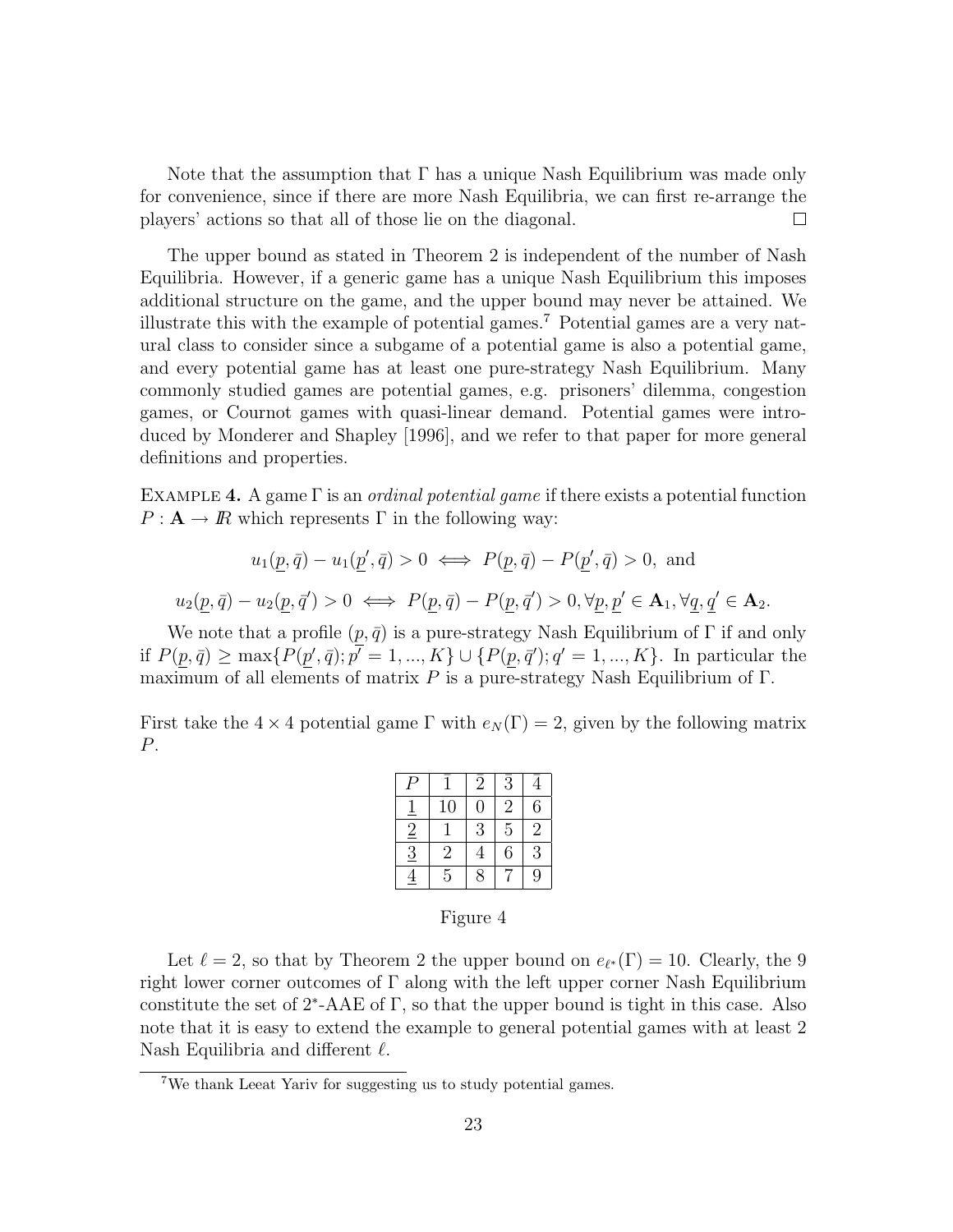Consider now the potential game  $\Gamma$  with a unique pure-strategy Nash Equilibrium, given by the matrix P below. The unique Nash Equilibrium of  $\Gamma$  is the profile  $(1, \overline{1})$ .

|                            |                | $\overline{2}$ | $\bar{3}$      |            |
|----------------------------|----------------|----------------|----------------|------------|
|                            | 10             | 9              | $\overline{2}$ | 6          |
| $\overline{2}$             |                | 3              | 5              | $\sqrt{2}$ |
| $\overline{\underline{3}}$ | $\overline{2}$ |                | 6              | 3          |
|                            | 9              | g              |                |            |

Now observe that the path of best replies from each profile  $(p, \bar{q})$  eventually ends up in  $(1, 1)$ . This is in fact a property of potential games with a unique Nash Equilibrium. At some point such path enters either column or row 1, suppose that the path enters column 1 in row p (in  $\tilde{P}$ ,  $p = 3$ ). But this implies that  $P(p, \bar{1}) > P(p, \bar{q})$ ,  $q > 1$ , so that no element in row p can be sustainable as an  $\ell^*$ -AAE outcome, which means that the upper bound may never be attained in a potential game with a unique Nash Equilibrium. Nonetheless, the additional structure imposed by uniqueness of Nash Equilibrium eliminates only one additional row (or column), so that in a large game this effect is negligible.

Just to show that uniqueness of Nash Equilibrium doesn't necessarily have such effect in a general game, we provide the following  $4 \times 4$  game with a unique Nash Equilibrium and where the upper bound from Theorem 2 obtains. Note that this requires cycles in best replies to pure strategies which can not occur in a potential game.

 $[GAME: 4 \times 4, unique Nash Equilibrium and upper bound]$ 

Before concluding this Section, we discuss the concept of  $\ell^*$ -AAE a bit further. Namely, one could motivate other notions similar to  $\ell^*$ -AAE, but where for instance a whole set of Nash Equilibrium profiles is in the players' awareness set. As defined now,  $\ell^*$ -AAE is the weakest such equilibrium, so that the upper bound here is also an upper bound on the number of outcomes supportable by stronger versions. On the other hand, it is clear that the lower bound is unaltered and is still tight under stronger versions of  $\ell^*$ -AAE.

### 4.2 AE as a critique of the literature on *Unawareness*

We now discuss the relationship of our model to the existing literature on epistemic foundations of unawareness, which focuses entirely on games and awareness of actions, so that AAE is the appropriate notion for comparison.<sup>8</sup> The main point of

<sup>8</sup>See Feinberg [2005] and the references therein, in particular, Heifetz et al [2004], Li [2004], Modica and Rustichini [1999], Dekkel et al. [1998]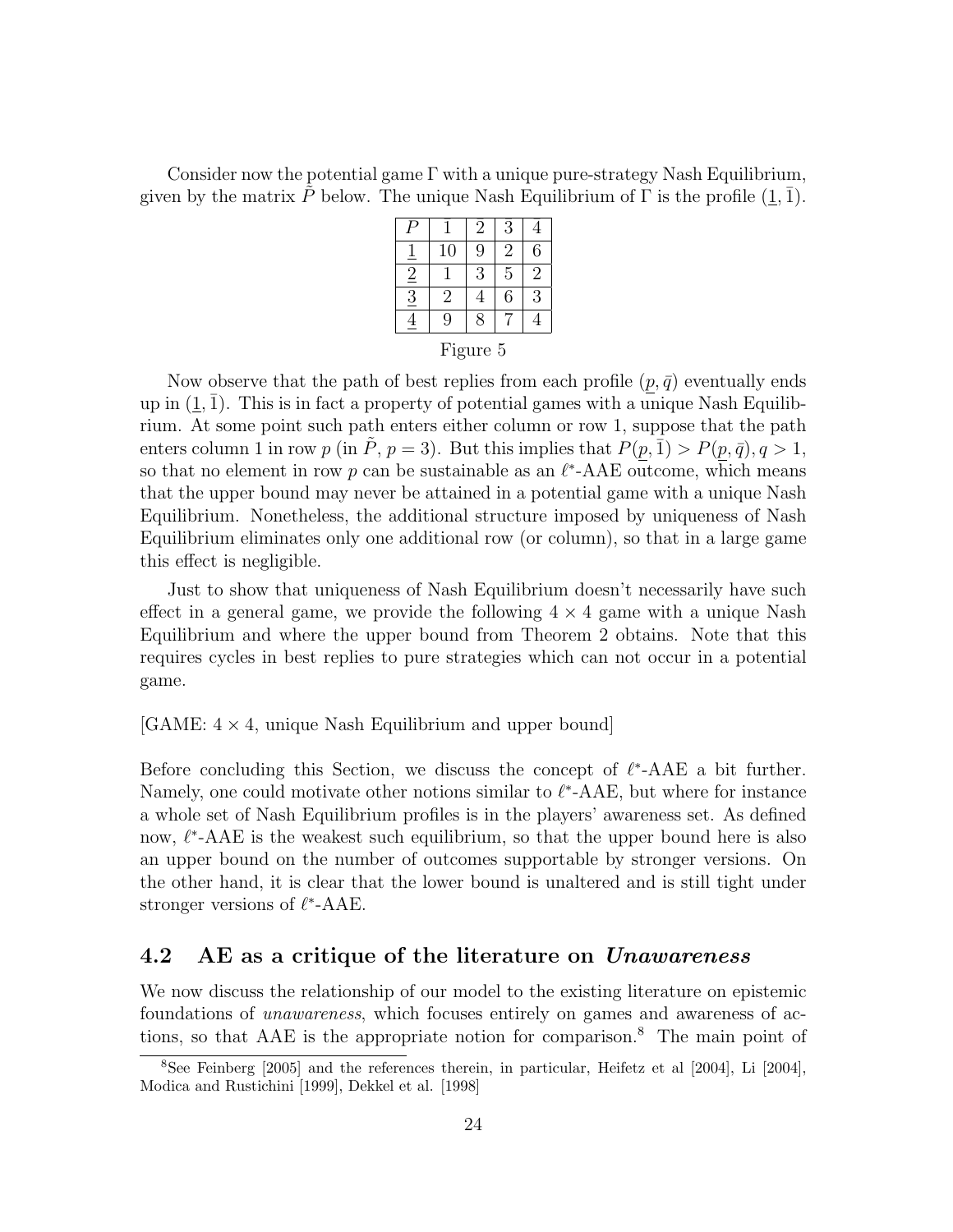this subsection is a critique of the focus of that literature. That literature focuses on axiomatic constructions of awareness and conjectures. In examples, specific constructions are always *assumed* on agents, and the *implications* of such constructions are analyzed. There are two important points. First, assuming specific awareness on the agents drives the results, while awareness is an entirely unobservable attribute. Second, contrary to our approach, implications do not need to be consistent with imposed awareness constructions and agents' reasoning. That is, allowable awareness structures are not affected by the outcome. On the one hand, in all this literature the awareness constructions satisfy some weakening of common knowledge. On the other hand, the l-AAE is consistent with common knowledge of the smaller game (for example, the trivial game with one action), so that l-AAE satisfies all the axioms provided by the literature. Therefore, it is clear from our analysis that for each specific set of axioms proposed by the literature, if all constructions are allowed, everything is possible. Thus, we believe, that either that literature should focus on specific examples where it is clear from empirical evidence why certain awareness constructions and axioms should be relevant. Or, alternatively, the literature should provide some meaningful general restrictions on awareness constructions that reduce the set of possible outcomes. Our approach is congruent with both views.

To illustrate our critique, we focus on Feinberg [2005] which is the most related to our paper, and in terms of applying unawareness to specific class of problems it also subsumes the previous literature. As said, under the weak set of axioms which we discuss below, Feinberg [2005] allows all awareness and conjecture constructions satisfying internal consistency but not internal consistency with actions or with the outcome.<sup>9</sup> In other words, there is no link between these constructions and the observables so that effectively no constructions can be ruled out.

Specifically, these axioms provided by Feinberg [2005] are the Weak Inter-awareness Axiom (WI), the Positive Introspection of Awareness Axiom (PI) and the Self Awareness Axiom (SA). Our AE1 is equivalent to WI, and AE2 is equivalent to PI. SA requires that each agent is aware of his own existence and that being aware of something at some higher order awareness implies being aware of himself. As demonstrated by Example 1 we do not need to require SA because self awareness is implied by our equilibrium requirement AE4 that awareness must be consistent with the observed outcome. Importantly AE4 also rules out many awareness constructions that are inconsistent with the observables.

the epistemic foundation of unawareness literature provides axioms which correspond to interpretations of the notion of awareness as the ability to reason about subsets of  $U$ . However, awareness and conjecture structures satisfying WI, PI and

<sup>&</sup>lt;sup>9</sup>The strong set of axioms he provides is on one hand  $ad-hoc$  and on the other hand it is still a weakening of common knowledge so that the predictions under those will be a strict superset of predictions of l-AAE.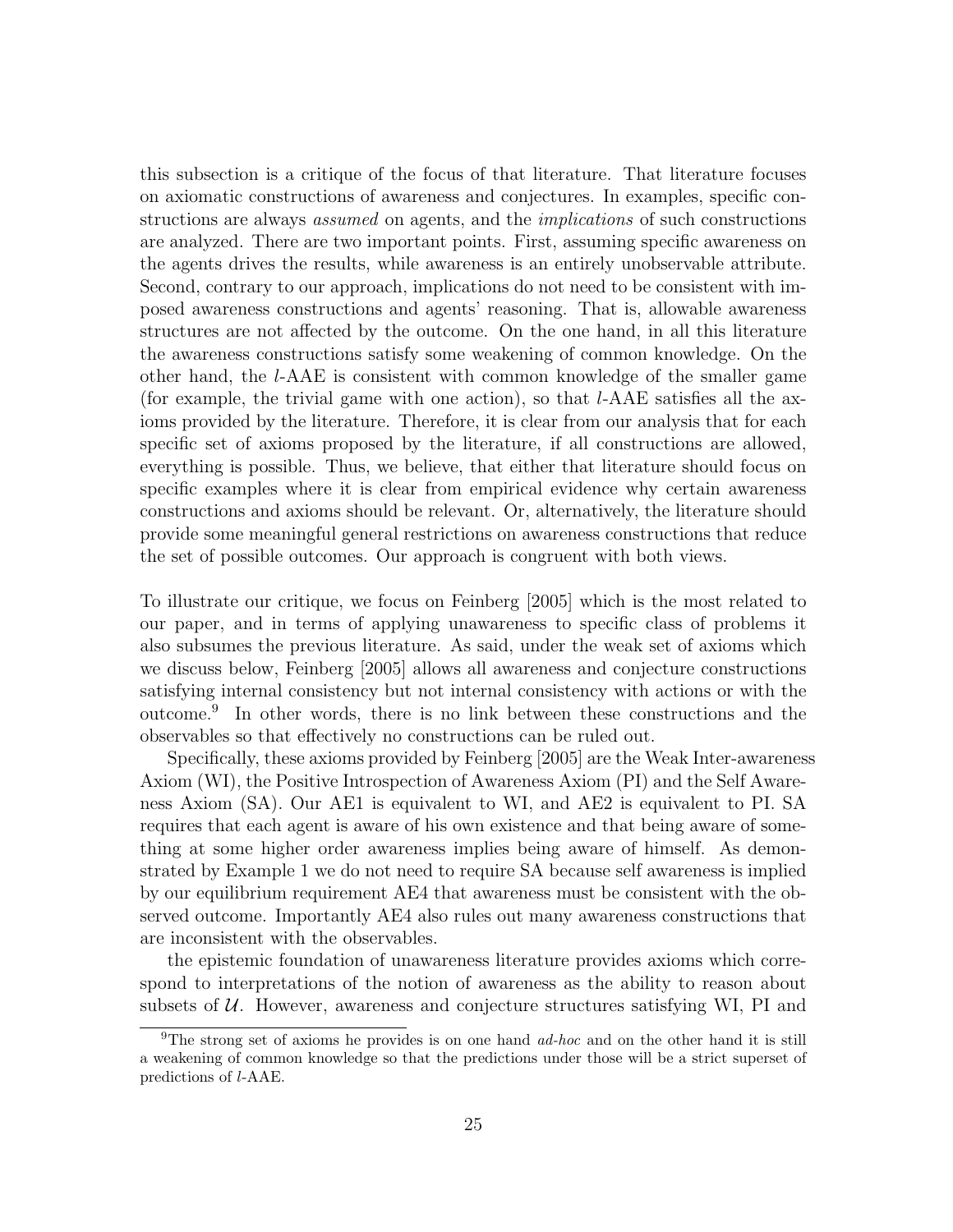SA are in our case eliminated if they are inconsistent with the outcome. Consistency with the outcome eliminates many (indeed most) of them.

To operationalize his notion of unawareness Feinberg [2005] defines a game with incomplete awareness as a normal form game and an awareness construction which satisfies WI,PI and SA. The awareness construction defines for each player an infinite collection of games, one game at each order of conjecture of each player, describing how at that order of conjectures the player perceives the game the opponents are playing. Each player conjectures an infinite collection of profiles of mixed strategies, one profile for each game, and those profiles need not coincide. Such a collection of profiles of mixed strategies is said to be an Extended Nash Equilibrium if at every order of conjecture the strategies assigned are best replies. The interpretation is that each player, at each order conjectures, is playing a best response in the corresponding game. The outcome that "actually happens" in an Extended Nash Equilibrium doesn't need to be consistent with agents' higher-order conjectures. This reasoning is completely different from our approach where the conjectures on the profile of strategies are by definition correct in equilibrium, and hence constant across all orders of conjectures. Nonetheless, every l-AAE is an Extended Nash Equilibrium, and there exist awareness constructions under which the outcome of Extended Nash Equilibrium is not supportable as an *l*-AAE, for  $l > 1$ . The predictive power of the Extended Nash Equilibrium is thus weaker than that of l-AAE, and we have already shown that the predictive power of l-AAE is so weak that it requires careful justification of high levels of cognition (high  $l$ ) in order to even narrow the set of l-AAE closer to the set of Nash Equilibria.

Example 5. To see the difference between AAE and the Extended Nash of a game consider the game from Figure 1, which is in fact taken from Feinberg [2005].

**Extended Nash:** $(3, \bar{3})$  is an extended Nash equilibrium of the the game of incomplete awareness defined by the normal form game in Figure 1 and an awareness structure where 1 and 2 are both aware of all the actions (see Feinberg [2005]).

**AAE**: An AAE equilibrium of the game in Figure 1 where players 1 and 2 play  $(3,3)$ exists if player 1 is aware at most of  $\{\underline{1}, \underline{3}, \overline{1}, \overline{2}, \overline{3}\}$ , as we pointed out in Example 2. Regardless of what higher order conjectures the players make,  $(3, 3)$  is not an AAE if each player is aware of all the actions (and hence also not an l-AAE).

### 4.3 A discussion of evolutionary perspective on cognition

[This subsection is very preliminary, and will be substantiated. Also, we are aware of existing work (e.g. by Binmore and by Samuelson, by Rubinstein, by Young, and others) which we should carefully review and cite.]

Here we provide a brief sketch of how the AAE may be a useful modeling tool. The discussion in this subsection is intended to motivate that AAE is not merely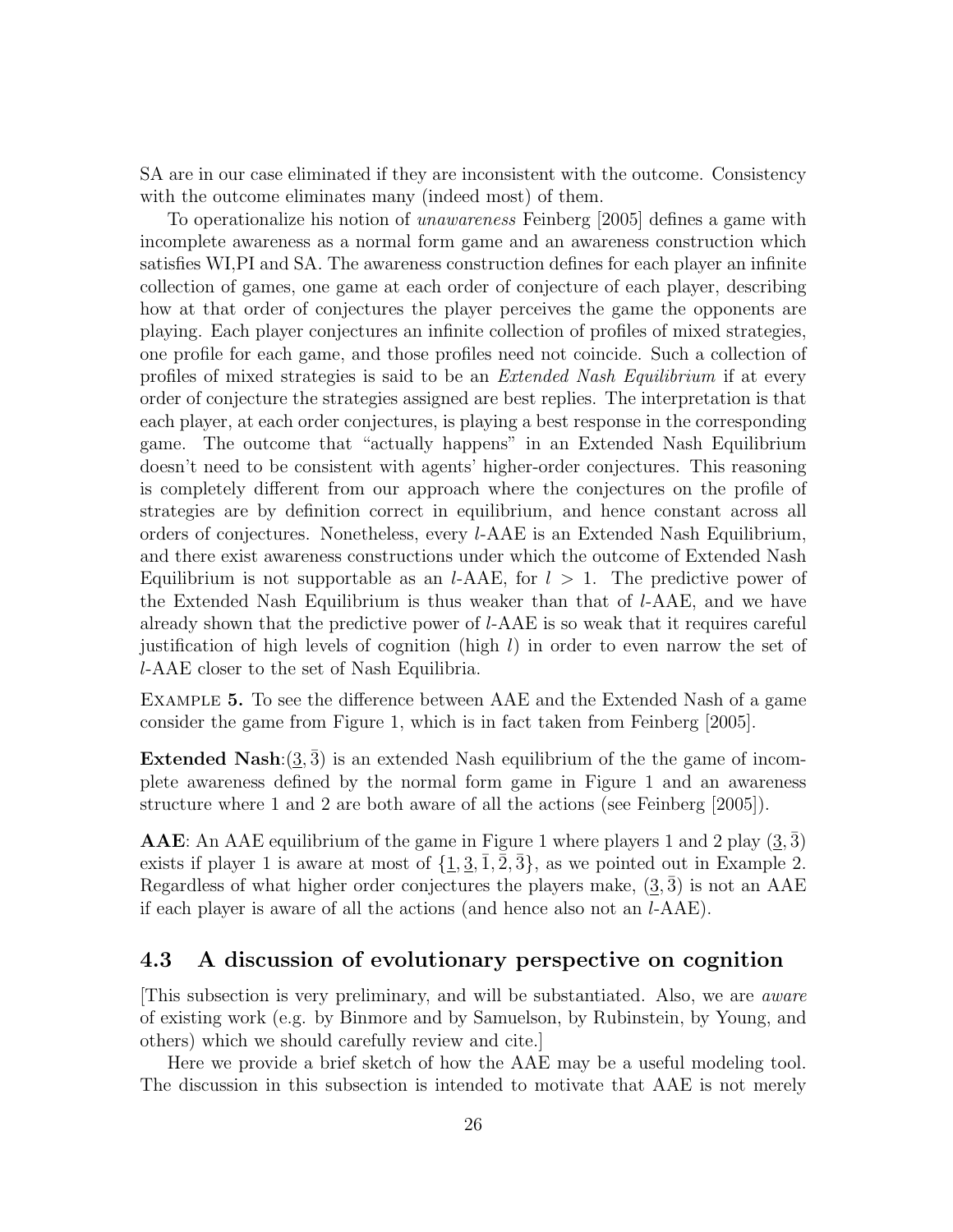a device to point out the deficiencies of existing literature. But to develop these examples in depth is beyond the scope of the present paper. It is our intention to address the questions outlined here in our future work.

Consider for example two species,  $S_1$  and  $S_2$ , that compete in some evolutionary game  $\Gamma_E$  (to be specified in particular examples). Nature is an optimizing *designer*, allocating finite intellectual resources between different aspects of intelligence of each species. That is, think of each species having some budget of intellectual units that have to be allocated between perceptive ability (cognition), memory and computation, and depth of strategic reasoning. One could in principle assume non-linear "production functions" of these processes, so that higher levels of say perceptive ability are more and more costly at the margin. Nature optimizes in view of the evolutionary game  $\Gamma_E$  played by the two species. Since there are no beliefs, one possible specification of utility maximization by members of species is a min max utility over the set of possible outcomes that can occur in  $\Gamma_E$ . As discussed above, l-AAE gives a pessimistic view of the extent of the set of outcomes that are possible under cognition  $l$  (in the sense of it being largest possible for that level of cognition). Thus it is precisely the right notion consistent with the min max criterion. Of course, to make such approach operational, we need to add bounded rationality to l-AAE (quantifying memory, computation power, and depth of conjectures). Incorporating such quantifiable aspects of bounded rationality into our l-AAE will be no harder than in the standard model. Also dynamics will play a role in such model, but the idea is to think of stochastic equilibria where the state of the world is characterized by the  $l \times l$  submatrix of  $\Gamma_E$  that the species are aware of (it is the fundament of this approach that l is constant, as well as allocations into other aspects of intelligence). Our AE thus *naturally* relates to ideas of complexity and evolution.

In the present paper we limit our discussion to the following simple example. [Here comes a very simple example]

## 5 Conclusion

We proposed a simple definition of awareness as a notion of equilibrium. This notion can be used to show meaningful implications of awareness on economic outcomes. Our approach demonstrates a critique of epistemic approaches to unawareness. Our notion of Awareness Equilibrium is simple, so that incorporating bounded rationality is no more difficult than in standard models. We propose a research agenda in which the level of awareness is determined in an evolutionary game, and our definition of Awareness Equilibrium is a building block of the model.

Our approach is also congruent with providing much more specific and empirically motivated models of awareness for particular economic situations. But in order to do that one has to turn to empirical or experimental data. In the absence of such data,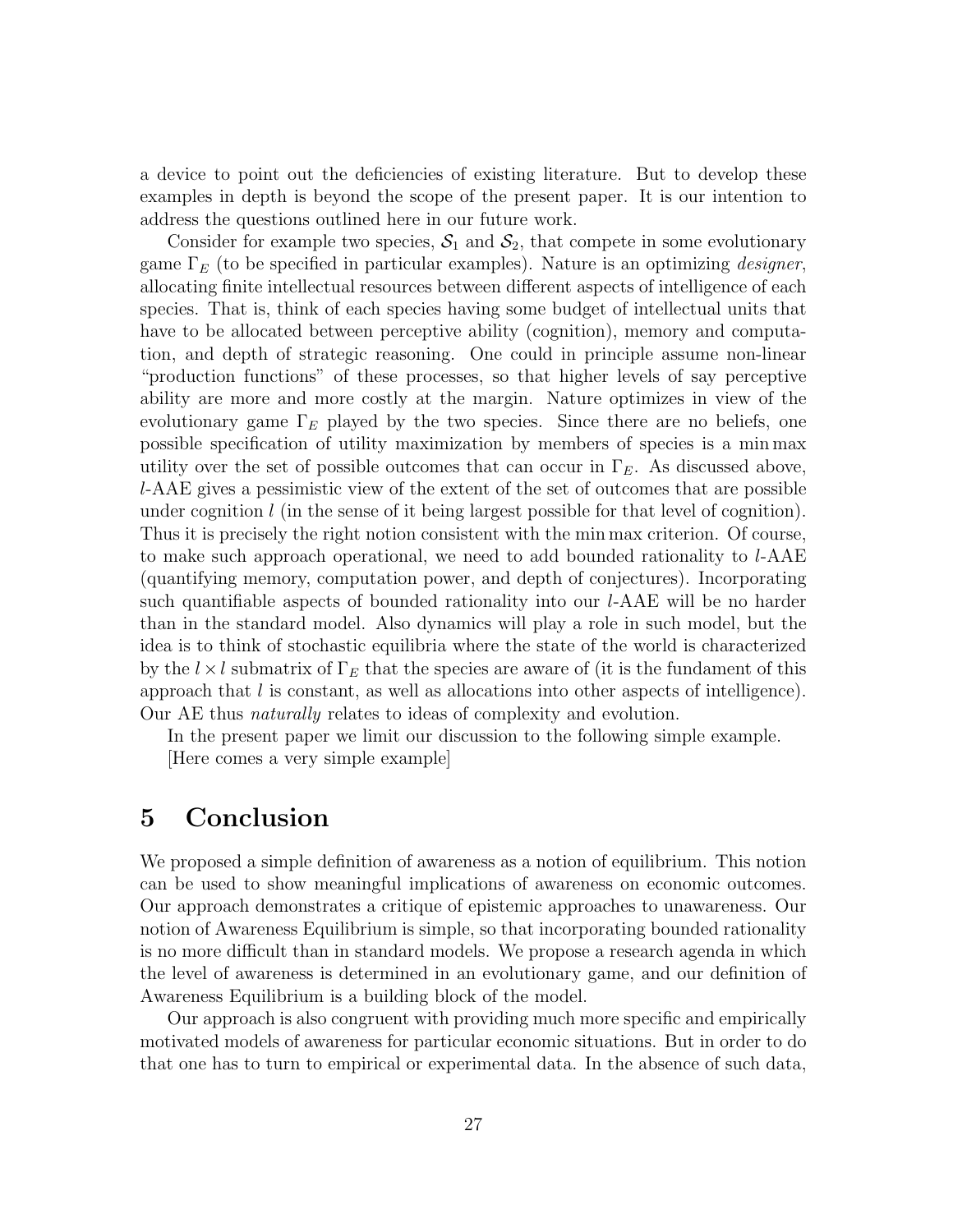awareness must in equilibrium be a simple notion which says that within the world that each agent perceives, his perceptions are not proven wrong by the outcome.

#### Appendix A.

Recall that  $\mathcal O$  is the set of outcomes, agents in  $N$  have preferences over outcomes of which they are aware. In a setting without uncertainty each agent is aware of preferences of every agent he is aware of on the subset of outcomes he is aware of. There is a mapping O from actions  $a \in \mathbf{A} = \mathbf{A}_1 \times \mathbf{A}_2 \times ... \times \mathbf{A}_N$  into  $\mathcal{O}$ , agents are aware of the mapping on the subset of actions they are aware of. An r-th order conjecture of agent  $n \in \mathbb{N}$  is a mapping

$$
c_{n,r}: C_{n,r} \to \{0,1\},\
$$

where  $C_{n,r} \subset \bar{\mathbf{N}}^r \times \mathcal{U}$  and  $r \geq 1$ . For example  $c_{n,2}^{(k,l)}$  $\binom{k,\ell}{n,2}$  is a conjecture that *n* makes about  $k$ 's conjecture of  $l$ 's awareness. Now we can formally state the definition of AE.

- AE1  $\emptyset \neq \mathcal{U}_n \subset \mathcal{U}, n \in \mathbb{N}$  and  $C_{n,r} = (\mathbb{N} \cap \mathcal{U}_n)^r \times \mathcal{U}_n$ , and this is common knowledge.
- AE2  $\left[c_{n,r}^{(k_1,...,k_r)}\right]^{-1}(1) \subset \left[c_{n,r-1}^{(k_1,...,k_{r-1})}\right]$  $\binom{(k_1,\ldots,k_{r-1})}{n,r-1}$  (1), the two sets are equal if  $k_r \in \{k_{r-1},0\}$ , and  $k_r \in \left[ c_{n,r-1}^{(k_1,...,k_{r-1})} \right]$  $\binom{(k_1,\ldots,k_{r-1})}{n,r-1}$  (1), and this is common knowledge.
- AE3 Each  $n \in \mathbb{N}$  chooses his action  $a_n$  optimally from  $\mathbf{A}_n \cap \mathcal{U}_n$ , and that the choice of action is made in this way is also conjectured by agent  $n$  at every order of his conjectures.

AE4 There exists an outcome 
$$
o = O\left(a_1, ..., a_N \mid \left[c_{n,r}^{(k_1,...,k_r)}\right]^{-1}(1)\right) \forall n \in \mathbb{N}, \forall r \ge 1.
$$

## References

- [1] Battigalli P. and P. Guaitoli[1988]:"Conjectural Equilibrium", mimeo.
- [2] Dekel B., B. Lipman, and A. Rustichini[1998]:"Standard state-space models preclude unawareness", Econometrica, 66, 159-173.
- [3] Ellison G. and D. Fudenberg[1995]:"Word-of-Mouth Communication and Social Learning", The Quarterly Journal of Economics, 110,93-125.
- [4] FAGIN R. AND J. Y. HALPERN[1988]: "Belief, awareness and limited reasoning", Artificial Intelligence, 34, 39-76.